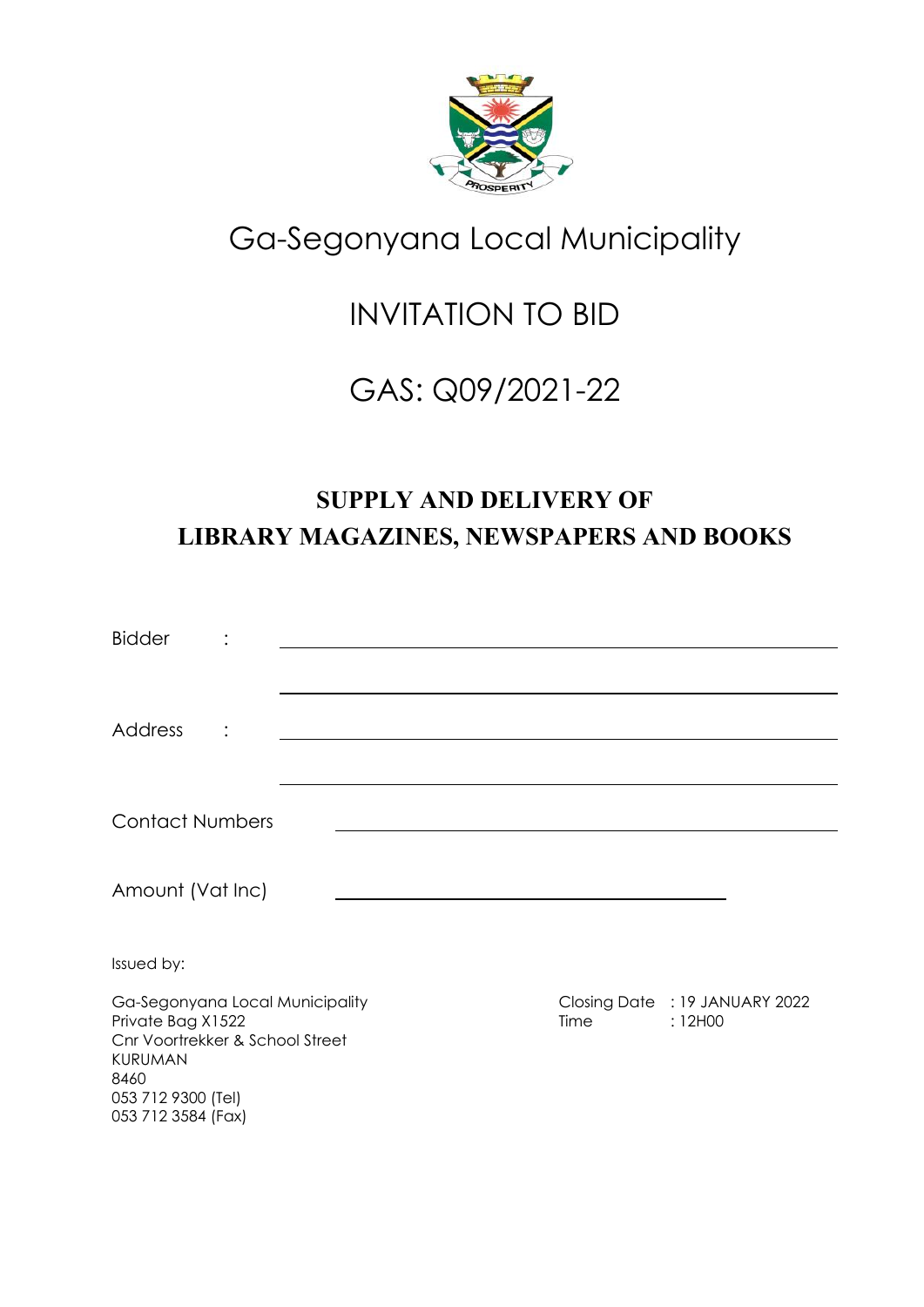

#### **Ga-Segonyana Local Municipality Gas: Q09/2021-22 Supply and Delivery of Computers and Related Accessories 21-22**

#### **Invitation/ Supplier Checklist**

| No. | <b>Document Type</b>                                                            | Tick $\sqrt$ |
|-----|---------------------------------------------------------------------------------|--------------|
| 01  | Cover page                                                                      |              |
| 02  | Advert                                                                          |              |
| 03  | MBD 1 Form                                                                      |              |
| 04  | MBD 3 Form                                                                      |              |
| 05  | MBD 4 Form                                                                      |              |
| 06  | MBD 6 Form                                                                      |              |
| 07  | MBD 7 Form                                                                      |              |
| 08  | MBD 8 Form                                                                      |              |
| 09  | MBD 9 Form                                                                      |              |
| 10  | General and Special Condition of a Contract                                     |              |
| 11  | Preferential Procurement Policy Framework Act                                   |              |
| 12  | <b>B-BBEE Status Level Certificate</b>                                          |              |
| 13  | <b>Business Profile</b>                                                         |              |
| 14  | Tax Compliance Status (TCS - with a pin)                                        |              |
| 15  | <b>Company Registration Document</b>                                            |              |
| 16  | <b>CSD Registration Report</b>                                                  |              |
| 17  | Proof of Registration with Licenses relevant to the industry (Where applicable) |              |
| 18  | Certified Copy of Identity Documents (Directors)                                |              |
| 19  | Joint Venture Agreement (If Bidder is a Joint Venture)                          |              |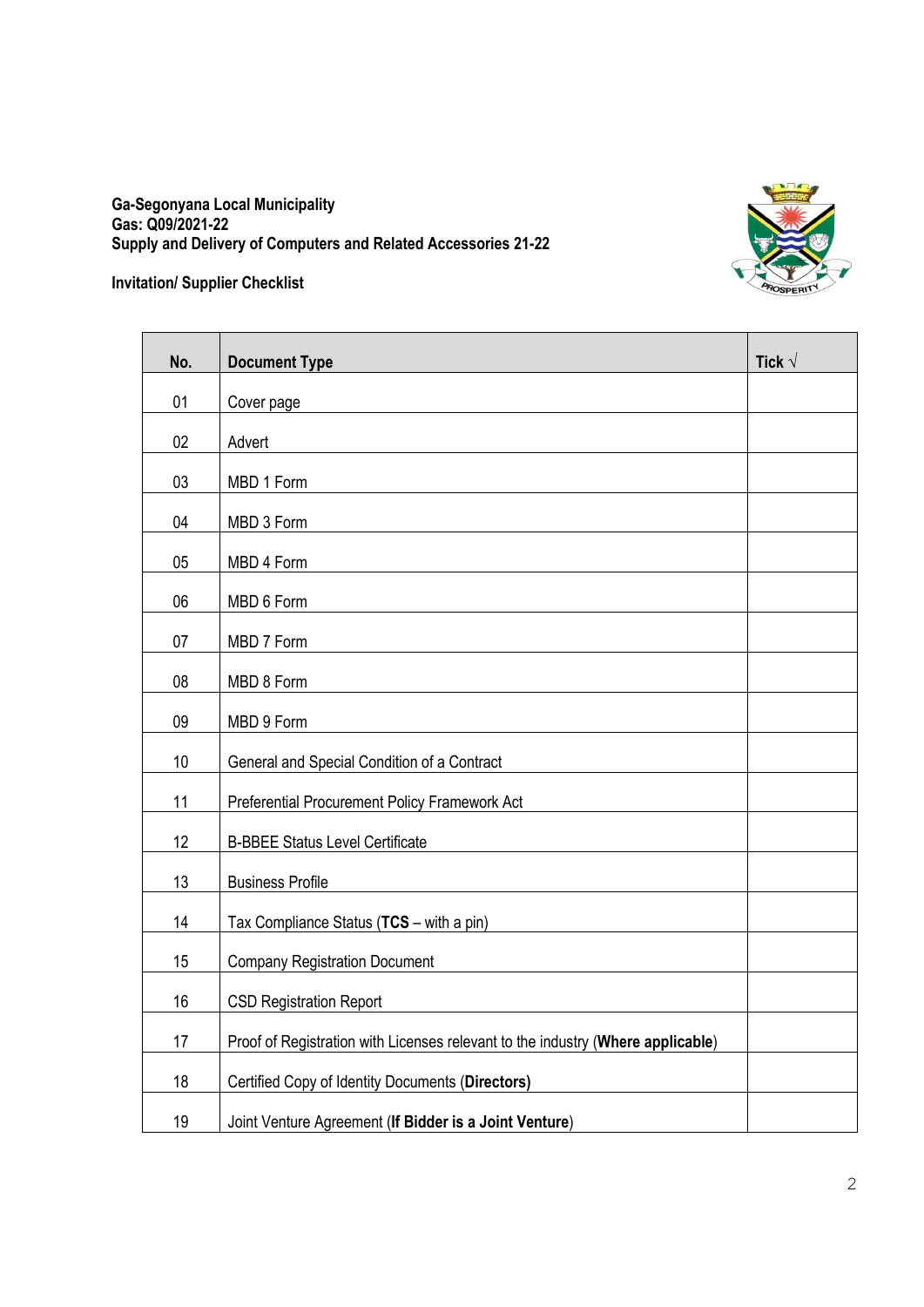

# **GA-SEGONYANA Kuruman MUNICIPALITY <sup>8460</sup>**

**Private Bag X1522**

 **www.ga-segonyana.gov.za**

#### **INVITATION TO BID GAS: Q09/2021-22 SUPPLY AND DELIVERY OF LIBRARY MAGAZINES, NEWSPAPERS & BOOKS**

Bids (**in a form of Quotations**) are hereby invited from professional service providers with requisite capacity to provide the aforementioned services and/or goods for the municipality.

#### **Specifications: (See Bid document for more information)**

| Qty | Item / Description         | (Magazine/Newspapers) |     |                              |
|-----|----------------------------|-----------------------|-----|------------------------------|
| 08  | Car (per month)            |                       | 08  | Men's Health (per month)     |
| 32  | Move (08 per week)         |                       | 08  | Women's Health (per month)   |
| 01  | Baba & Kleuter (per month) |                       | 32  | Bona (08 per week)           |
| 16  | Huisgenoot (16 per week)   |                       | 08  | Getaway (per month)          |
| 32  | Drum (08 per week)         |                       | 08  | Garden & Home (per month)    |
| 08  | True Love (per month)      |                       | 32  | Pregnancy (08 per week)      |
| 08  | Cosmopolitan (02 per week) |                       | 08  | You (per month)              |
| 32  | City Press (08 per week)   |                       | 32  | Kathu Gazette (08 per week)  |
| 08  | Volksblad (02 per week)    |                       | 400 | Kathu Gazette (100 per week) |

Bids clearly marked "**GAS: Q09/2021-22 "Supply and Delivery of Library Magazines, Newspapers & Books"** must be placed in the bid box of the Municipality on or before the **19th January 2022** at **12H00.** The lowest or any bidder will not necessarily be accepted and Council reserves the right to consider any other Bid not suitably endorsed or comprehensively completed, as well as the right to accept a bid in whole or in part.

Bids will be evaluated and adjudicated in terms of the Municipality's Supply Chain Management Policy and other statutory Regulations governing the Supply Chain of the Municipality. Bids will be evaluated on the **80/20 Points basis**, where **80 points** will be allocated **to price** and **20 points** allocated to **Preferential Points**.

- The bidder must be listed on the Central Supplier Database for Government.
- Bidders must be accredited with the media/production house or have history/experience in delivery of newspapers, books and magazines.

**Attached to the Quotation the following documents must be submitted:**

- **B-BBEE Status Level Certificate (Proof of B-BBEE STATUS LEVEL CONTRIBUTION)**
- **MBD 4 (Obtainable from the Municipality – FAILURE TO SUBMIT WILL RESULT INTO NON-RESPONSIVE)**
- **MBD 8 (Obtainable from the Municipality – FAILURE TO SUBMIT WILL RESULT INTO NON-RESPONSIVE)**
- **MBD 9 (Obtainable from the Municipality – FAILURE TO SUBMIT WILL RESULT INTO NON-RESPONSIVE)**
- **The company profile of the Bidder (which must indicate amongst the others the following):**
	- o **Experience of similar project executed previously**
	- o **References of previous similar work**

**NOTE: MBD Forms (which forms part of the bid document) must be completed in full and be duly signed, failure to do this will result in the bidder being considered non-responsive.**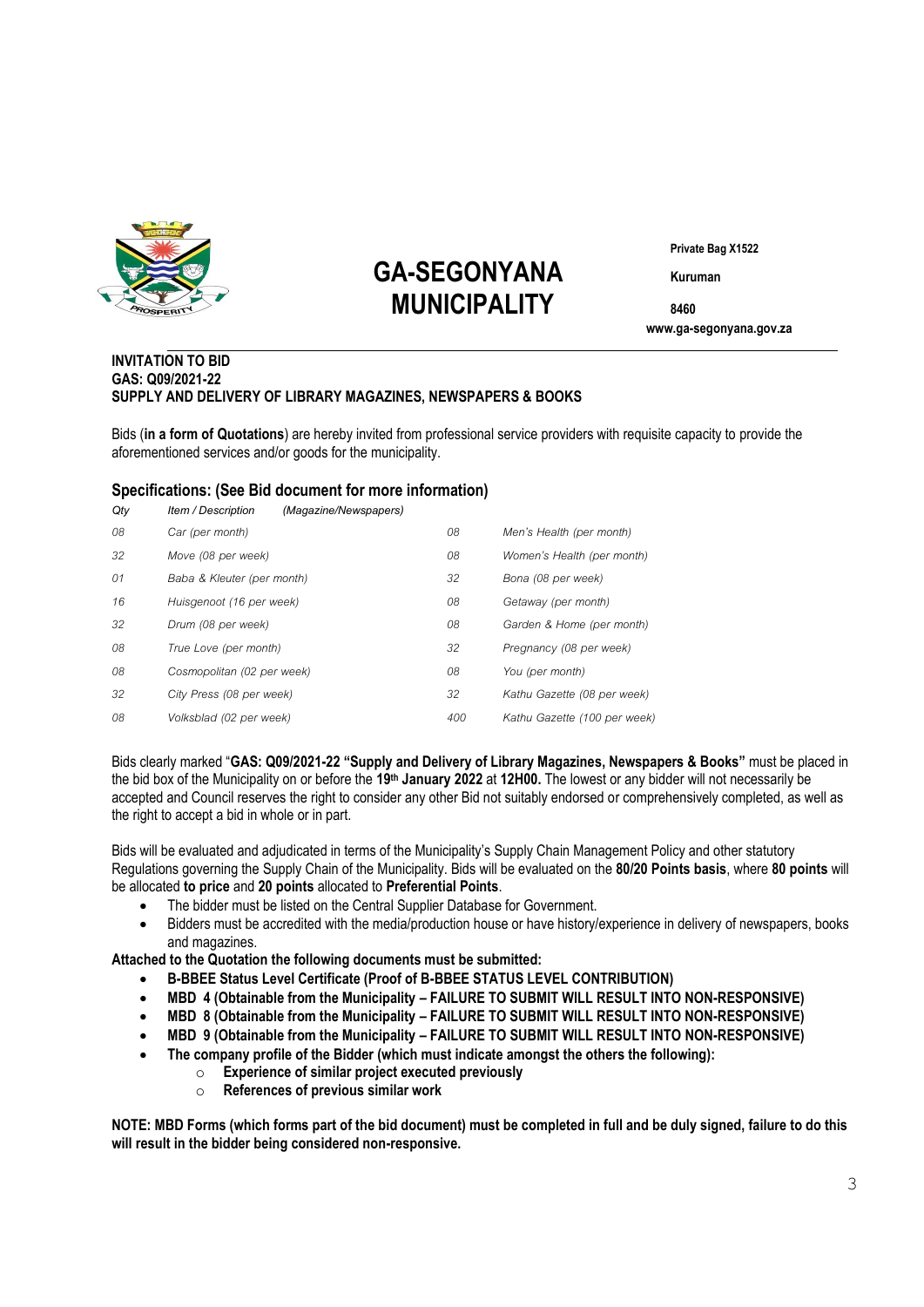**The following forms must be submitted: MBD1; 3.1; 4; 7; 8; 9; GCC; Cover Page… obtainable from the municipal website:**  [www.ga-segonyana.gov.za](http://www.ga-segonyana.gov.za/)

Technical enquiries may be directed to **Mrs. M. Moetsi.** on **053 712 9365** and SCM enquiries to **Mr. B. Sechogela** on **053 712 9344**  during office hours.

**M. M. TSATSIMPE**<br>**MUNICIPAL MANAGER** Cnr Voortrekker and School Street<br>Ga-Segonyana Local

**MUNICIPAL MANAGER** Municipality Building, **KURUMAN, 8460 GA-SEGONYANA** 





 $- - -$ 

### **PART A**

#### **INVITATION TO BID**

| YOU ARE HEREBY INVITED TO BID FOR REQUIREMENTS OF THE (GA-SEGONYANA LOCAL MUNICIPALITY) |                                                                                            |                      |                        |                      |       |  |  |
|-----------------------------------------------------------------------------------------|--------------------------------------------------------------------------------------------|----------------------|------------------------|----------------------|-------|--|--|
| <b>BID NUMBER:</b>                                                                      | GAS: Q09/2021-22                                                                           | <b>CLOSING DATE:</b> | <b>19 JANUARY 2022</b> | <b>CLOSING TIME:</b> | 12H00 |  |  |
| <b>DESCRIPTION</b>                                                                      | SUPPLY AND DELIVERY OF LIBRARY MAGAZINES, NEWSPAPERS AND BOOKS                             |                      |                        |                      |       |  |  |
|                                                                                         | THE SUCCESSFUL BIDDER WILL BE REQUIRED TO FILL IN AND SIGN A WRITTEN CONTRACT FORM (MBD7). |                      |                        |                      |       |  |  |
|                                                                                         | BID RESPONSE DOCUMENTS MAY BE DEPOSITED IN THE BID BOX                                     |                      |                        |                      |       |  |  |
|                                                                                         | SITUATED AT (STREET ADDRESS)                                                               |                      |                        |                      |       |  |  |
|                                                                                         | Ga-Segonyana Local Municipality Main Building                                              |                      |                        |                      |       |  |  |
|                                                                                         | <b>Cnr Voortrekker and School Street</b>                                                   |                      |                        |                      |       |  |  |
| Kuruman                                                                                 |                                                                                            |                      |                        |                      |       |  |  |
| 8460                                                                                    |                                                                                            |                      |                        |                      |       |  |  |
|                                                                                         |                                                                                            |                      |                        |                      |       |  |  |
| <b>SUPPLIER INFORMATION</b>                                                             |                                                                                            |                      |                        |                      |       |  |  |
| NAME OF BIDDER                                                                          |                                                                                            |                      |                        |                      |       |  |  |
| POSTAL ADDRESS                                                                          |                                                                                            |                      |                        |                      |       |  |  |
| STREET ADDRESS                                                                          |                                                                                            |                      |                        |                      |       |  |  |
| <b>TELEPHONE NUMBER</b>                                                                 | CODE                                                                                       |                      | <b>NUMBER</b>          |                      |       |  |  |
| <b>CONTACT PERSON:</b><br><b>CELLPHONE NUMBER</b>                                       |                                                                                            |                      |                        |                      |       |  |  |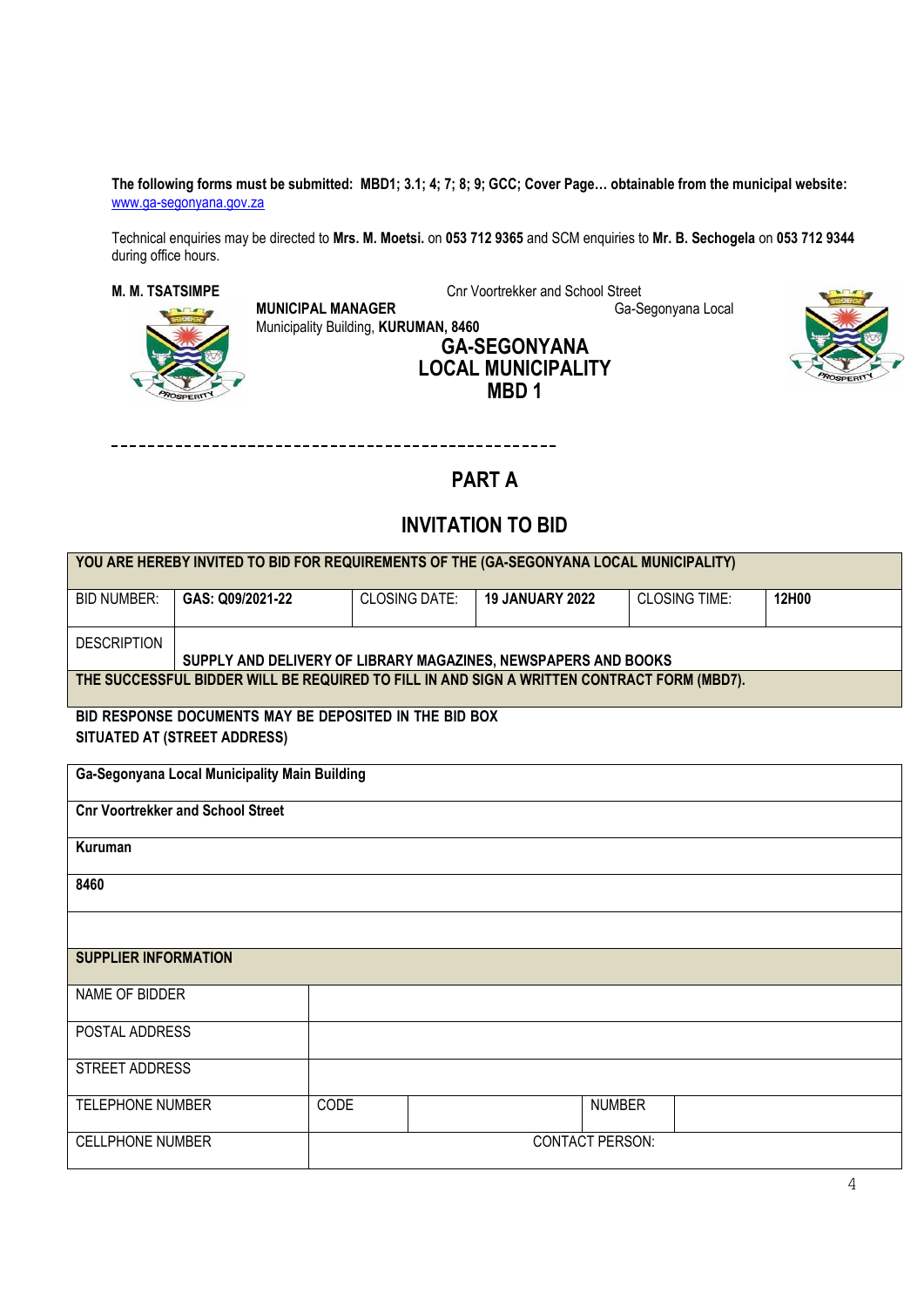| <b>FACSIMILE NUMBER</b>                                                                                                                                       | CODE                                                         |                       | <b>NUMBER</b>                                                                                         |              |                                                      |
|---------------------------------------------------------------------------------------------------------------------------------------------------------------|--------------------------------------------------------------|-----------------------|-------------------------------------------------------------------------------------------------------|--------------|------------------------------------------------------|
| <b>E-MAIL ADDRESS</b>                                                                                                                                         |                                                              |                       |                                                                                                       |              |                                                      |
| VAT REGISTRATION NUMBER                                                                                                                                       |                                                              |                       |                                                                                                       |              |                                                      |
| TAX COMPLIANCE STATUS                                                                                                                                         | <b>TCS PIN:</b>                                              | <b>OR</b>             | CSD No:                                                                                               |              |                                                      |
| <b>B-BBEE STATUS LEVEL</b><br><b>VERIFICATION CERTIFICATE</b>                                                                                                 | $\sqsupset$ Yes                                              |                       | <b>B-BBEE STATUS</b><br><b>LEVEL SWORN</b>                                                            | $\Box$ Yes   |                                                      |
| [TICK APPLICABLE BOX]                                                                                                                                         | $\Box$ No                                                    | AFFIDAVIT             |                                                                                                       | $\square$ No |                                                      |
| [A B-BBEE STATUS LEVEL VERIFICATION CERTIFICATE/ SWORN AFFIDAVIT (FOR EMES & QSEs) MUST BE SUBMITTED<br>IN ORDER TO QUALIFY FOR PREFERENCE POINTS FOR B-BBEE] |                                                              |                       |                                                                                                       |              |                                                      |
| ARE YOU THE ACCREDITED<br>REPRESENTATIVE IN SOUTH<br><b>AFRICA FOR THE GOODS</b><br><b>/SERVICES /WORKS OFFERED?</b>                                          | $\bigcap$ Yes<br>$\blacksquare$ No<br>[IF YES ENCLOSE PROOF] |                       | ARE YOU A FOREIGN<br><b>BASED SUPPLIER FOR</b><br>THE GOODS /SERVICES<br><b><i>NORKS OFFERED?</i></b> |              | $\Box$ Yes<br>$\Box$ No<br>[IF YES, ANSWER PART B:3] |
| <b>TOTAL NUMBER OF ITEMS</b><br><b>OFFERED</b>                                                                                                                |                                                              |                       | <b>TOTAL BID PRICE</b>                                                                                |              | R                                                    |
| <b>SIGNATURE OF BIDDER</b>                                                                                                                                    |                                                              | <b>DATE</b>           |                                                                                                       |              |                                                      |
| <b>CAPACITY UNDER WHICH THIS BID</b><br><b>IS SIGNED</b>                                                                                                      |                                                              |                       |                                                                                                       |              |                                                      |
| <b>BIDDING PROCEDURE ENQUIRIES MAY BE DIRECTED TO:</b>                                                                                                        |                                                              |                       |                                                                                                       |              | TECHNICAL INFORMATION MAY BE DIRECTED TO:            |
| <b>DEPARTMENT</b>                                                                                                                                             | <b>FINANCE</b>                                               |                       | <b>CONTACT PERSON</b>                                                                                 |              | Miemie Moetsi                                        |
| <b>CONTACT PERSON</b>                                                                                                                                         | <b>BOITUMELO SECHOGELA</b>                                   |                       | <b>TELEPHONE NUMBER</b>                                                                               |              | 053 712 9365                                         |
| TELEPHONE NUMBER                                                                                                                                              | 053 712 9344                                                 |                       | <b>FACSIMILE NUMBER</b>                                                                               |              | 053 712 3581                                         |
| <b>FACSIMILE NUMBER</b>                                                                                                                                       | 053 712 3518                                                 | <b>E-MAIL ADDRESS</b> |                                                                                                       |              | mmoetsi@ga-segonyana.gov.za                          |
| E-MAIL ADDRESS                                                                                                                                                | tumis@ga-segonyana.gov.za                                    |                       |                                                                                                       |              |                                                      |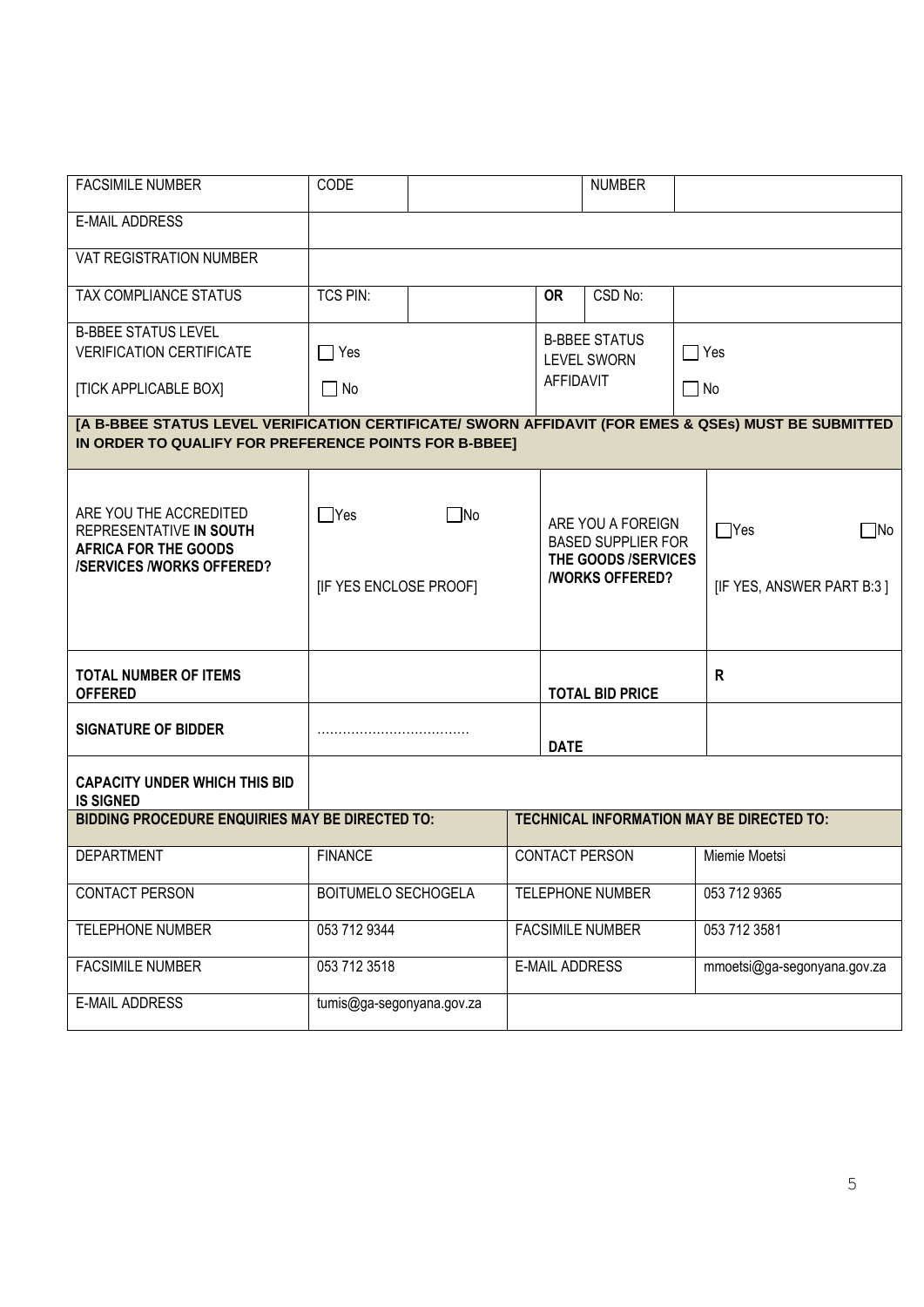### **PART B TERMS AND CONDITIONS FOR BIDDING**

# **1. BID SUBMISSION:** 1.1. BIDS MUST BE DELIVERED BY THE STIPULATED TIME TO THE CORRECT ADDRESS. LATE BIDS **WILL NOT BE** ACCEPTED FOR CONSIDERATION. 1.2. **ALL BIDS MUST BE SUBMITTED ON THE OFFICIAL FORMS PROVIDED–(NOT TO BE RE-TYPED) OR ONLINE** 1.3. THIS BID IS SUBJECT TO THE PREFERENTIAL PROCUREMENT POLICY FRAMEWORK ACT AND THE PREFERENTIAL PROCUREMENT REGULATIONS, 2017, THE GENERAL CONDITIONS OF CONTRACT (GCC) AND, IF APPLICABLE, ANY OTHER SPECIAL CONDITIONS OF CONTRACT. **2. TAX COMPLIANCE REQUIREMENTS** 2.1 BIDDERS MUST ENSURE COMPLIANCE WITH THEIR TAX OBLIGATIONS. 2.2 **BIDDERS ARE REQUIRED TO SUBMIT THEIR UNIQUE PERSONAL IDENTIFICATION NUMBER (PIN) ISSUED BY SARS TO ENABLE THE ORGAN OF STATE TO VIEW THE TAXPAYER'S PROFILE AND TAX STATUS.** 2.3 APPLICATION FOR THE TAX COMPLIANCE STATUS (TCS) CERTIFICATE OR PIN MAY ALSO BE MADE VIA E-FILING. IN ORDER TO USE THIS PROVISION, TAXPAYERS WILL NEED TO REGISTER WITH SARS AS E-FILERS THROUGH THE WEBSITE [WWW.SARS.GOV.ZA.](http://www.sars.gov.za/) 2.4 FOREIGN SUPPLIERS MUST COMPLETE THE PRE-AWARD QUESTIONNAIRE IN PART B:3. 2.5 BIDDERS MAY ALSO SUBMIT A PRINTED TCS CERTIFICATE TOGETHER WITH THE BID. 2.6 IN BIDS WHERE CONSORTIA / JOINT VENTURES / SUB-CONTRACTORS ARE INVOLVED, EACH PARTY MUST SUBMIT A SEPARATE TCS CERTIFICATE / PIN / CSD NUMBER. 2.7 WHERE NO TCS IS AVAILABLE BUT THE BIDDER IS REGISTERED ON THE CENTRAL SUPPLIER DATABASE (CSD), A CSD NUMBER MUST BE PROVIDED. **3. QUESTIONNAIRE TO BIDDING FOREIGN SUPPLIERS** 3.1. IS THE ENTITY A RESIDENT OF THE REPUBLIC OF SOUTH AFRICA (RSA)?  $\Box$  YES  $\Box$  NO 3.2. DOES THE ENTITY HAVE A BRANCH IN THE RSA?  $\Box$  YES  $\Box$  NO 3.3. DOES THE ENTITY HAVE A PERMANENT ESTABLISHMENT IN THE RSA?  $\Box$  YES  $\Box$  NO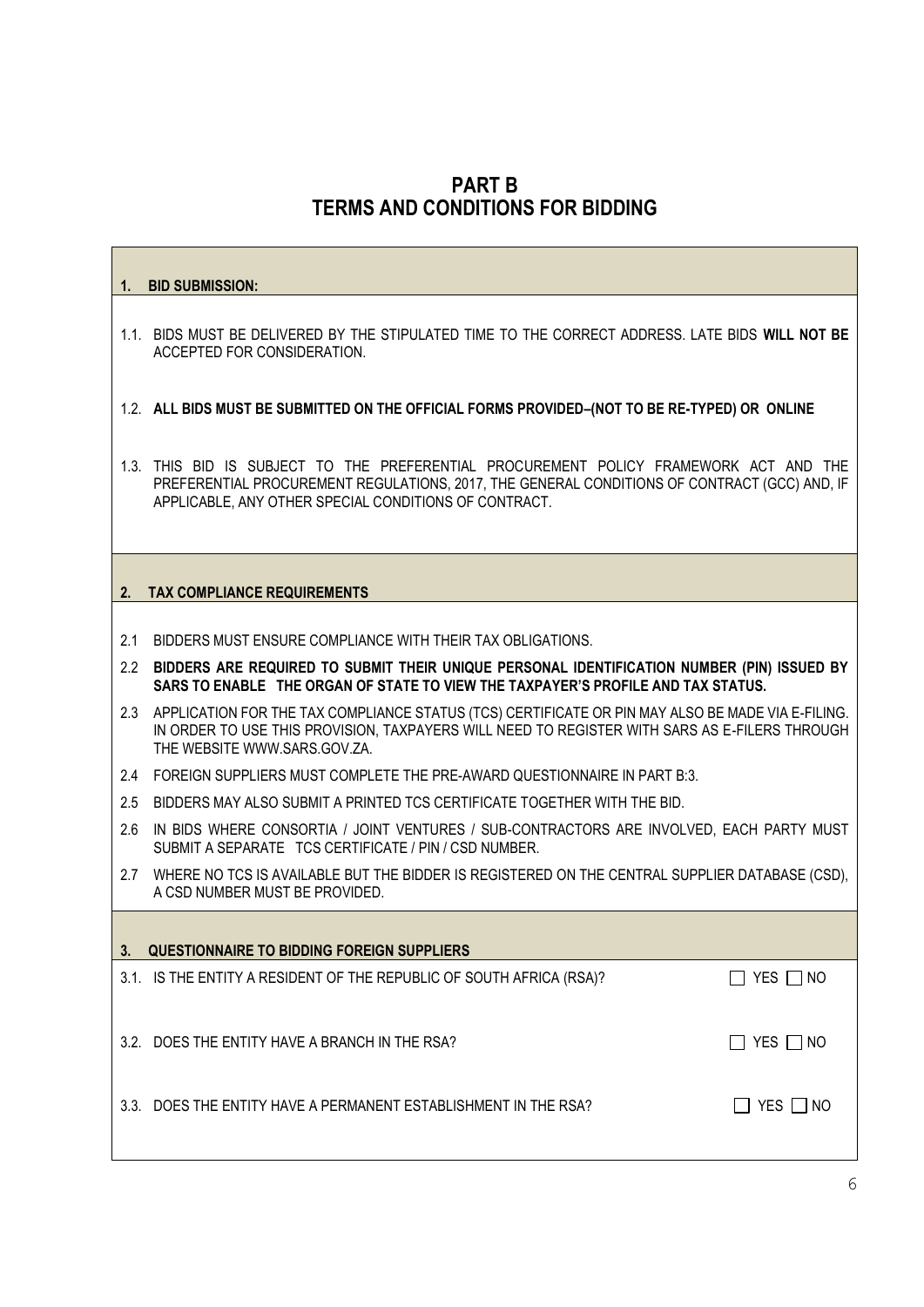| 3.4. DOES THE ENTITY HAVE ANY SOURCE OF INCOME IN THE RSA?                                    | I NO<br>YES I |
|-----------------------------------------------------------------------------------------------|---------------|
|                                                                                               |               |
|                                                                                               |               |
| 3.5. IS THE ENTITY LIABLE IN THE RSA FOR ANY FORM OF TAXATION?                                | YES  NO       |
| IF THE ANSWER IS "NO" TO ALL OF THE ABOVE, THEN IT IS NOT A REQUIREMENT TO REGISTER FOR A TAX |               |
| COMPLIANCE STATUS SYSTEM PIN CODE FROM THE SOUTH AFRICAN REVENUE SERVICE (SARS) AND IF NOT    |               |
| REGISTER AS PER 2.3 ABOVE.                                                                    |               |
|                                                                                               |               |
|                                                                                               |               |

**NB: FAILURE TO PROVIDE ANY OF THE ABOVE PARTICULARS MAY RENDER THE BID INVALID**.

**NO BIDS WILL BE CONSIDERED FROM PERSONS IN THE SERVICE OF THE STATE**.

SIGNATURE OF BIDDER: ……………………………………………

CAPACITY UNDER WHICH THIS BID IS SIGNED: ……………………………………………

DATE: …………………………………………...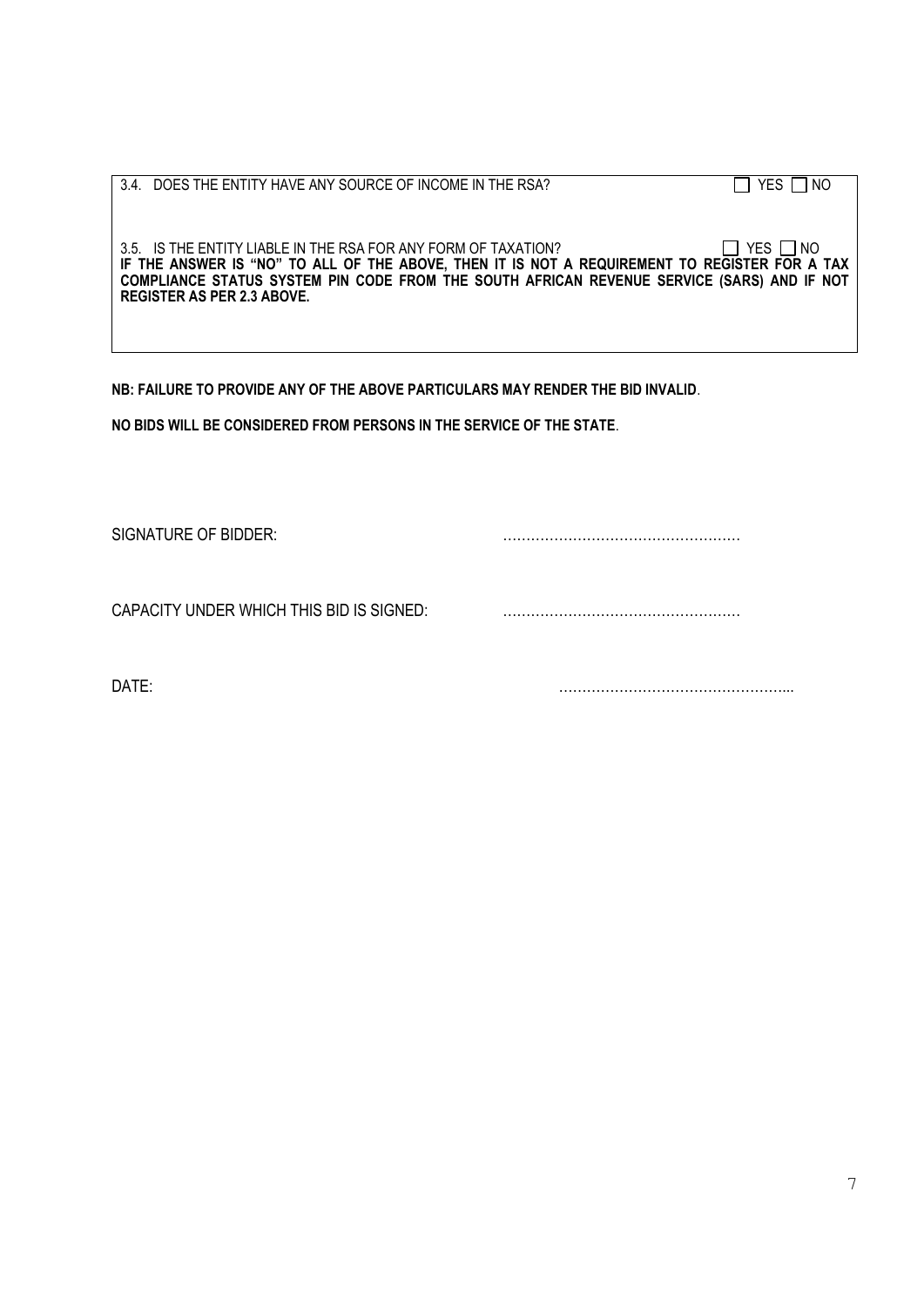

#### **GA-SEGONYANA MUNICIPALITY MBD 4**

#### **DECLARATION OF INTEREST**

- 1. No bid will be accepted from persons in the service of the state<sup>1</sup>.
- 2. Any person, having a kinship with persons in the service of the state, including a blood relationship, may make an offer or offers in terms of this invitation to bid. In view of possible allegations of favouritism, should the resulting bid, or part thereof, be awarded to persons connected with or related to persons in service of the state, it is required that the bidder or their authorised representative declare their position in relation to the evaluating/adjudicating authority.
- **3 In order to give effect to the above, the following questionnaire must be completed and submitted with the bid.**

| 3.3 Position occupied in the Company (director, trustee, hareholder <sup>2</sup> ):         |
|---------------------------------------------------------------------------------------------|
|                                                                                             |
|                                                                                             |
|                                                                                             |
| 3.7 The names of all directors / trustees / shareholders members, their individual identity |
| numbers and state employee numbers must be indicated in paragraph 4 below.                  |
| YES / NO<br>3.8 Are you presently in the service of the state?                              |
|                                                                                             |

……………………………………………………………………………………………..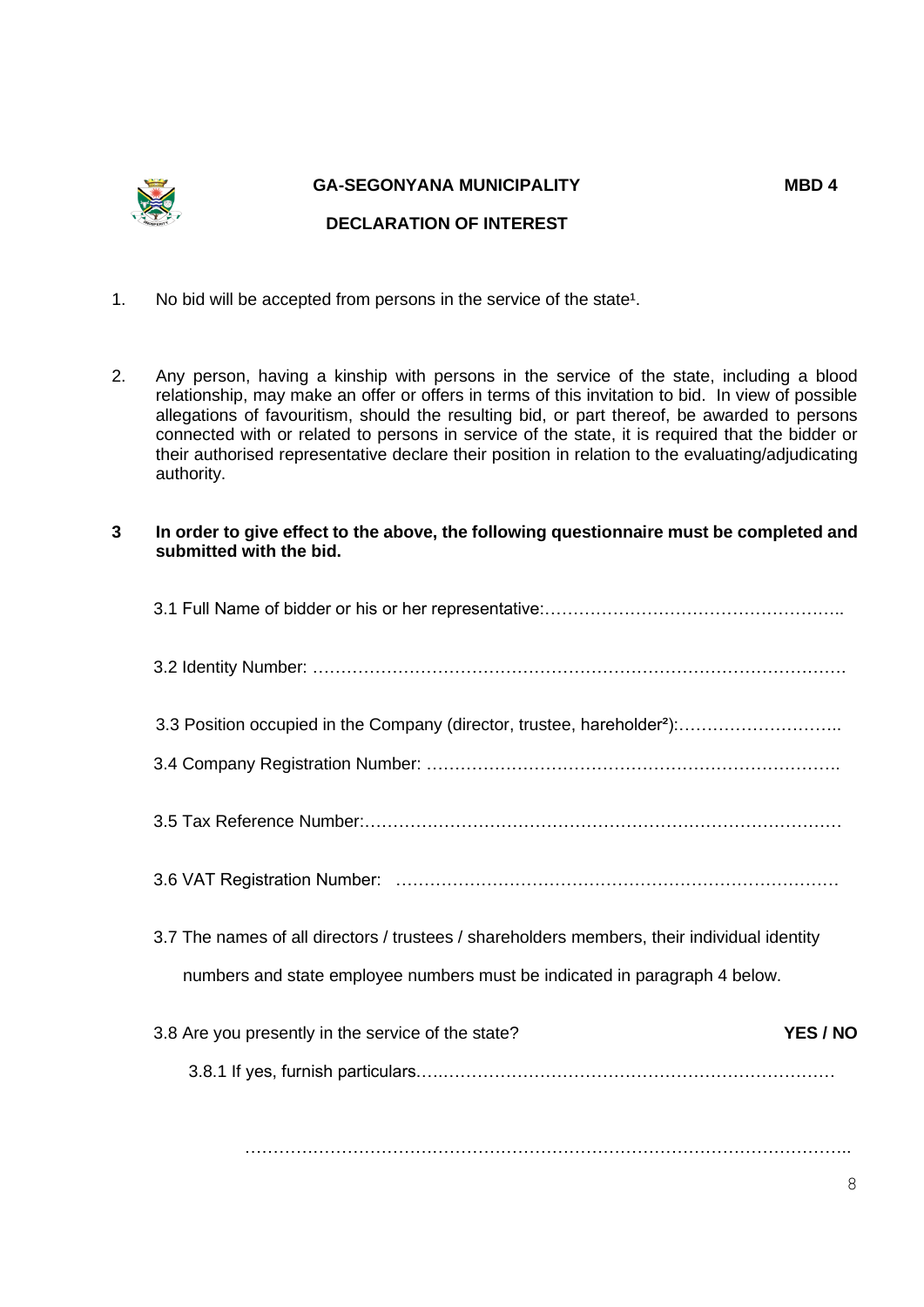**<sup>1</sup>MSCM Regulations: "in the service of the state" means to be –** 

- (a) a member of
	- (i) any municipal council;
	- (ii) any provincial legislature; or
	- (iii) the national Assembly or the national Council of provinces;
- (b) a member of the board of directors of any municipal entity;
- (c) an official of any municipality or municipal entity;
- (d) an employee of any national or provincial department, national or provincial public entity or constitutional institution within the meaning of the Public Finance Management Act, 1999 (Act No.1 of 1999);
- (e) a member of the accounting authority of any national or provincial public entity; or
- (f) an employee of Parliament or a provincial legislature.

² Shareholder" means a person who owns shares in the company and is actively involved in the management of the company or business and exercises control over the company.

- 3.9 Have you been in the service of the state for the past twelve months? **YES / NO** 3.9.1 If yes, furnish particulars.………………………...…………………………………….. …………………………………………………………………………………………….
- 3.10 Do you have any relationship (family, friend, other) with persons in the service of the state and who may be involved with the evaluation and or adjudication of this bid?…………………………………

**YES / NO**

3.10.1 If yes, furnish particulars.

 $\mathcal{L}^{(n)}$  $\mathcal{L}^{(n)}$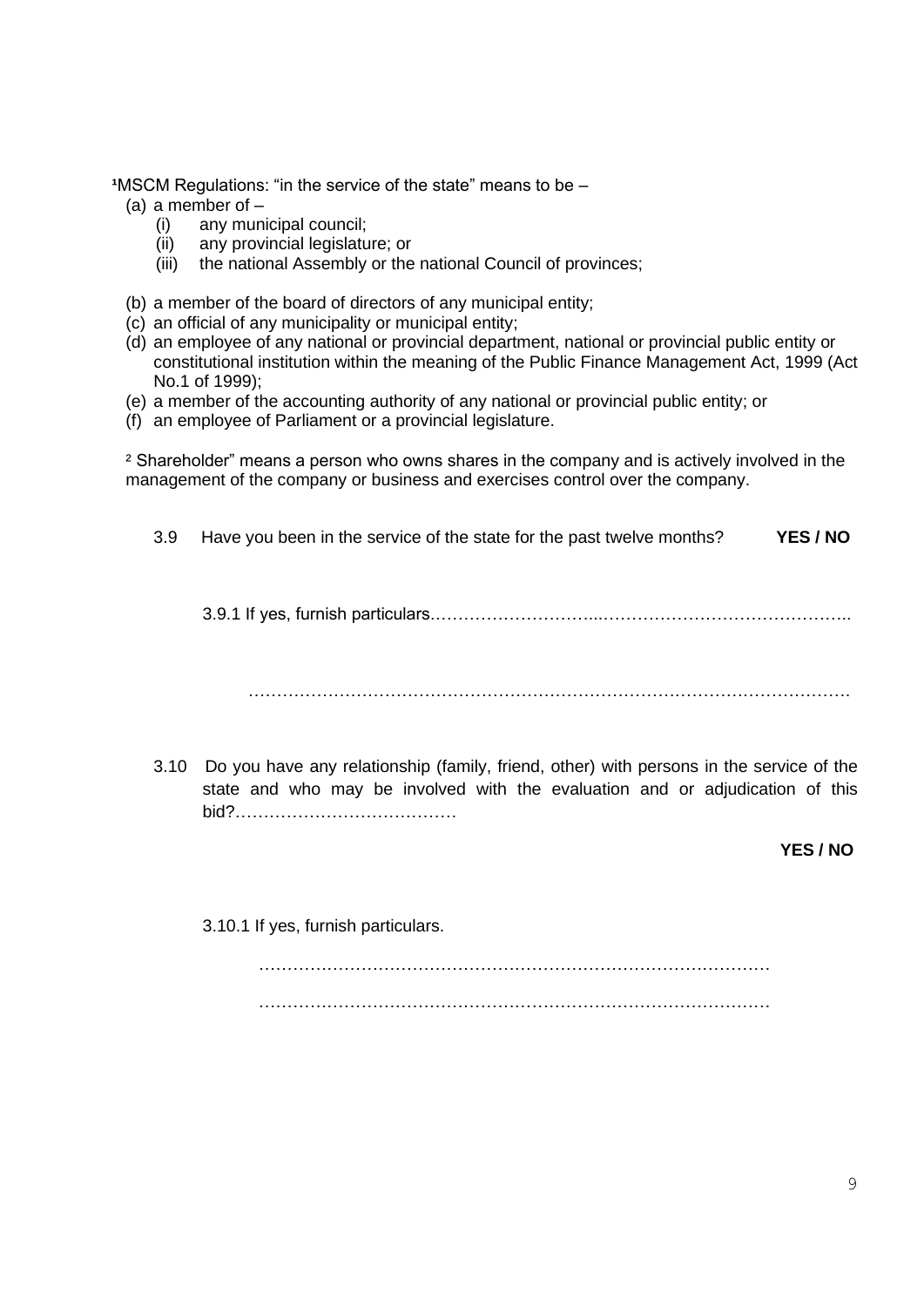| 3.11 | Are you, aware of any relationship (family, friend, other) between any other bidder and any<br>persons in the service of the state who may be involved with the evaluation and or<br>adjudication of this bid?                                |                 |
|------|-----------------------------------------------------------------------------------------------------------------------------------------------------------------------------------------------------------------------------------------------|-----------------|
|      |                                                                                                                                                                                                                                               | YES / NO        |
|      | 3.11.1If yes, furnish particulars                                                                                                                                                                                                             |                 |
|      |                                                                                                                                                                                                                                               |                 |
|      |                                                                                                                                                                                                                                               |                 |
|      | 3.12 Are any of the company's directors, trustees, managers,<br>Principle shareholders or stakeholders in service of the state?                                                                                                               | <b>YES / NO</b> |
|      | 3.12.1. If yes, furnish particulars.                                                                                                                                                                                                          |                 |
|      |                                                                                                                                                                                                                                               |                 |
|      |                                                                                                                                                                                                                                               |                 |
|      |                                                                                                                                                                                                                                               |                 |
|      | 3.13 Are any spouse, child or parent of the company's directors trustees, managers,                                                                                                                                                           |                 |
|      | principle shareholders or stakeholders in service of the state?                                                                                                                                                                               | YES / NO        |
|      | 3.13.1 If yes, furnish particulars.                                                                                                                                                                                                           |                 |
|      |                                                                                                                                                                                                                                               |                 |
|      |                                                                                                                                                                                                                                               |                 |
| 3.14 | Do you or any of the directors, trustees, managers, principle shareholders, or stakeholders<br>of this company have any interest in any other related companies or business whether or<br>YES / NO<br>not they are bidding for this contract. |                 |
|      | 3.14.1 If yes, furnish particulars:                                                                                                                                                                                                           |                 |
|      |                                                                                                                                                                                                                                               |                 |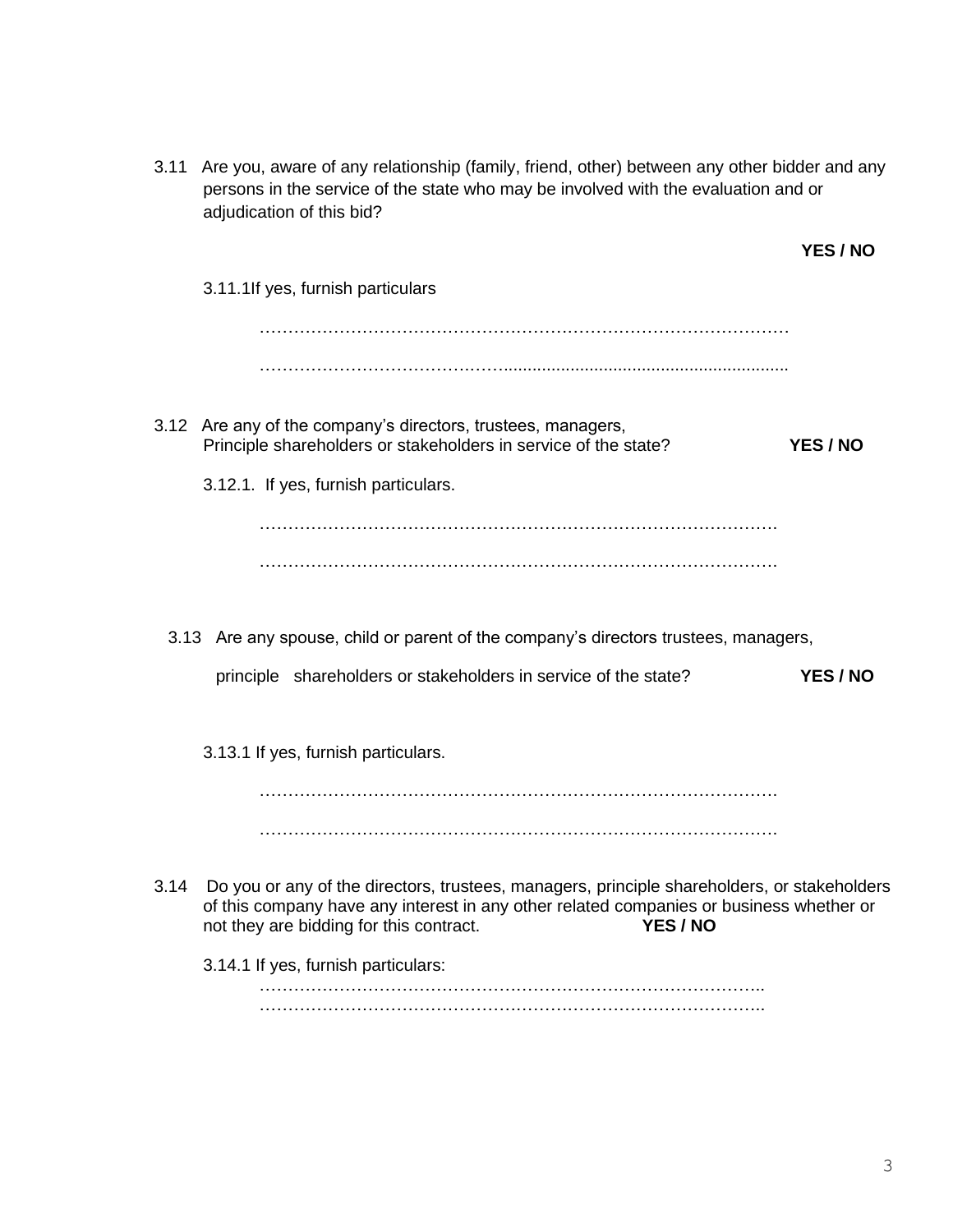4. Full details of directors / trustees / members / shareholders.

| <b>Full Name</b> | <b>Identity Number</b> | <b>State Employee Number</b> |
|------------------|------------------------|------------------------------|
|                  |                        |                              |
|                  |                        |                              |
|                  |                        |                              |
|                  |                        |                              |
|                  |                        |                              |
|                  |                        |                              |
|                  |                        |                              |
|                  |                        |                              |
|                  |                        |                              |
|                  |                        |                              |
|                  |                        |                              |
|                  |                        |                              |
|                  |                        |                              |
|                  |                        |                              |
|                  |                        |                              |
|                  |                        |                              |
|                  |                        |                              |
|                  |                        |                              |
|                  |                        |                              |
|                  |                        |                              |
|                  |                        |                              |

………………………………….. …………………………………….. Signature **Date** …………………………………. ……………………………………… **Capacity Capacity Name of Bidder**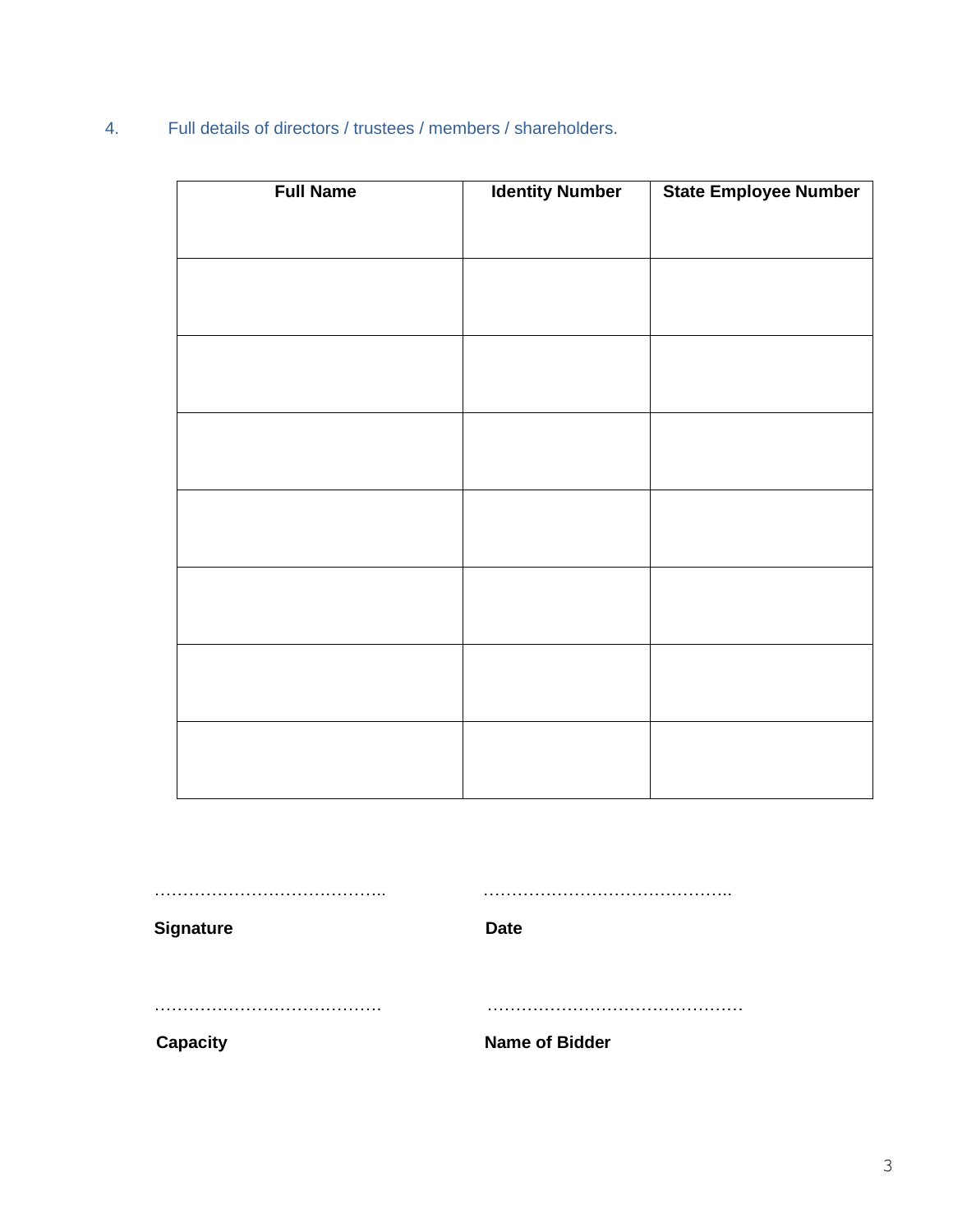**MBD 6.1**



#### **PREFERENCE POINTS CLAIM FORM IN TERMS OF THE PREFERENTIAL PROCUREMENT REGULATIONS 2017**

This preference form must form part of all bids invited. It contains general information and serves as a claim form for preference points for Broad-Based Black Economic Empowerment (B-BBEE) Status Level of Contribution

#### **NB: BEFORE COMPLETING THIS FORM, BIDDERS MUST STUDY THE GENERAL CONDITIONS, DEFINITIONS AND DIRECTIVES APPLICABLE IN RESPECT OF B-BBEE, AS PRESCRIBED IN THE PREFERENTIAL PROCUREMENT REGULATIONS, 2017.**

#### **1. GENERAL CONDITIONS**

- 1.1 The following preference point systems are applicable to all bids:
	- **the 80/20 system for requirements with a Rand value of up to R50 000 000 (all applicable taxes included); and**
	- **the 90/10 system for requirements with a Rand value above R50 000 000 (all applicable taxes included).**
- 1.2
- a) The value of this bid is estimated to exceed/not exceed R50 000 000 (all applicable taxes included) and therefore the …………... preference point system shall be applicable; or
- b) Either the 80/20 or 90/10 preference point system will be applicable to this tender (*delete whichever is not applicable for this tender*).
- 1.3 Points for this bid shall be awarded for:
	- (a) Price; and
	- (b) B-BBEE Status Level of Contributor.
- 1.4 The maximum points for this bid are allocated as follows:

|                                                      | <b>POINTS</b> |
|------------------------------------------------------|---------------|
| <b>PRICE</b>                                         |               |
| <b>B-BBEE STATUS LEVEL OF CONTRIBUTOR</b>            |               |
| Total points for Price and B-BBEE must not<br>exceed | 100           |

1.5 Failure on the part of a bidder to submit proof of B-BBEE Status level of contributor together with the bid, will be interpreted to mean that preference points for B-BBEE status level of contribution are not claimed.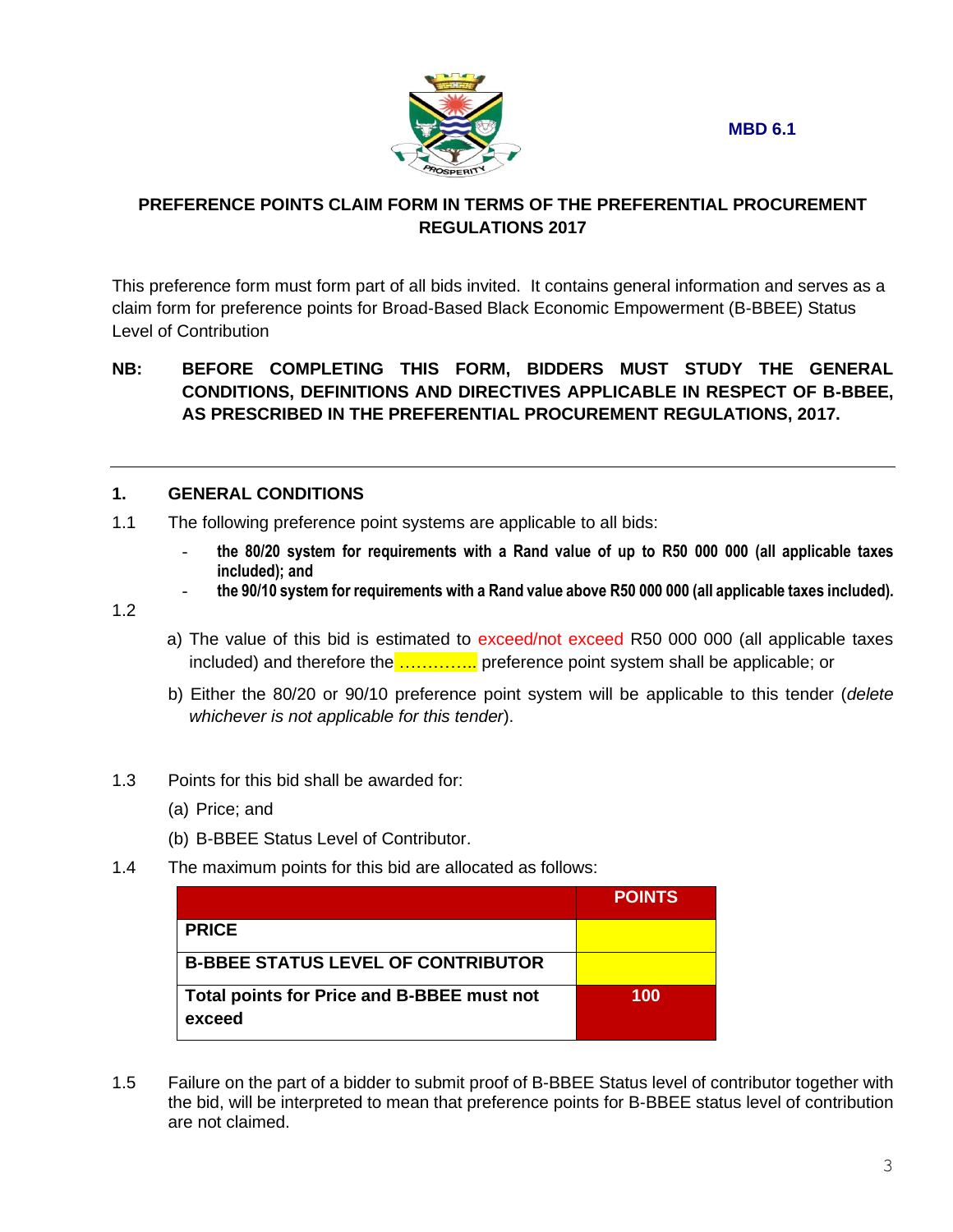1.6 The purchaser reserves the right to require of a bidder, either before a bid is adjudicated or at any time subsequently, to substantiate any claim in regard to preferences, in any manner required by the purchaser.

#### **2. DEFINITIONS**

- (a) **"B-BBEE"** means broad-based black economic empowerment as defined in section 1 of the Broad-Based Black Economic Empowerment Act;
- (b) "**B-BBEE status level of contributor"** means the B-BBEE status of an entity in terms of a code of good practice on black economic empowerment, issued in terms of section 9(1) of the Broad-Based Black Economic Empowerment Act;
- (c) **"bid"** means a written offer in a prescribed or stipulated form in response to an invitation by an organ of state for the provision of goods or services, through price quotations, advertised competitive bidding processes or proposals;
- (d) **"Broad-Based Black Economic Empowerment Act"** means the Broad-Based Black Economic Empowerment Act, 2003 (Act No. 53 of 2003);
- **(e) "EME"** means an Exempted Micro Enterprise in terms of a code of good practice on black economic empowerment issued in terms of section 9 (1) of the Broad-Based Black Economic Empowerment Act;
- (f) **"functionality"** means the ability of a tenderer to provide goods or services in accordance with specifications as set out in the tender documents.
- (g) **"prices"** includes all applicable taxes less all unconditional discounts;
- (h) **"proof of B-BBEE status level of contributor"** means:
	- **1)** B-BBEE Status level certificate issued by an authorized body or person;
	- **2)** A sworn affidavit as prescribed by the B-BBEE Codes of Good Practice;
	- **3)** Any other requirement prescribed in terms of the B-BBEE Act;
- (i) **"QSE"** means a qualifying small business enterprise in terms of a code of good practice on black economic empowerment issued in terms of section 9 (1) of the Broad-Based Black Economic Empowerment Act;
- *(j)* **"rand value"** means the total estimated value of a contract in Rand, calculated at the time of bid invitation, and includes all applicable taxes;

#### **3. POINTS AWARDED FOR PRICE**

#### 3.1 **THE 80/20 OR 90/10 PREFERENCE POINT SYSTEMS**

A maximum of 80 or 90 points is allocated for price on the following basis:

**80/20 or 90/10**

 $\overline{\phantom{a}}$ J  $\left(1-\frac{Pt-P\min}{R}\right)$  $\setminus$  $=80\left(1-\frac{Pt-}{\right)$ min  $80\left(1-\frac{Pt-P\min}{\sum_{i=1}^{n}H_i}\right)$ *P*  $P_s = 80\left(1 - \frac{Pt - P\min}{R}\right)$  or  $P_s = 90\left(1 - \frac{Pt - P\min}{R}\right)$ J  $\left(1-\frac{Pt-P\min}{R}\right)$  $\setminus$  $= 90 \left( 1 - \frac{Pt - }{F} \right)$ min  $90\left(1-\frac{Pt-P\min}{\sum_{i=1}^{n}H_i}\right)$ *P*  $P_s = 90 \left( 1 - \frac{Pt - P}{r} \right)$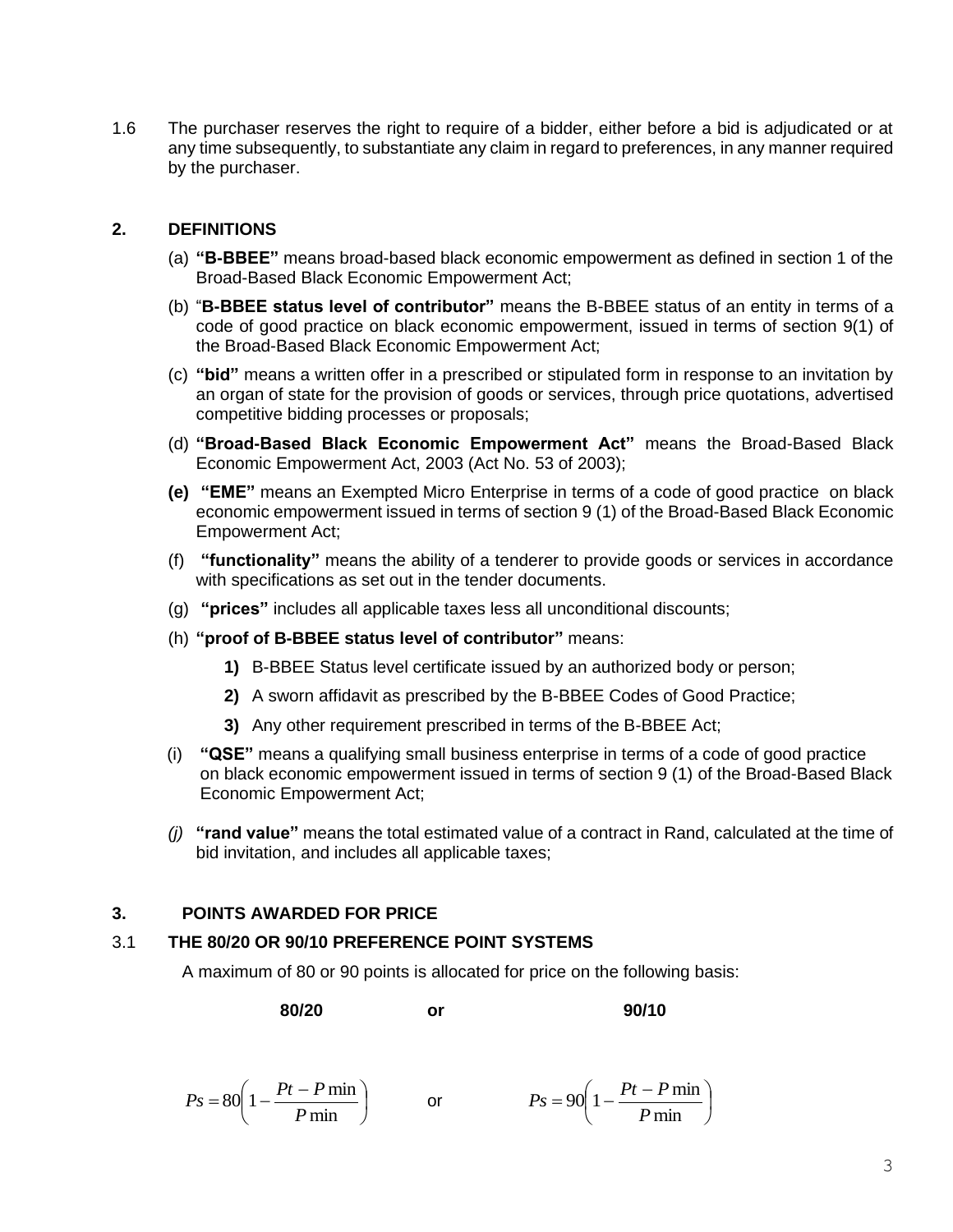**Where** 

| Ps | Points scored for price of bid under consideration |
|----|----------------------------------------------------|
|----|----------------------------------------------------|

 $Pt =$  Price of bid under consideration

Pmin = Price of lowest acceptable bid

#### **4. POINTS AWARDED FOR B-BBEE STATUS LEVEL OF CONTRIBUTOR**

4.1 In terms of Regulation 6 (2) and 7 (2) of the Preferential Procurement Regulations, preference points must be awarded to a bidder for attaining the B-BBEE status level of contribution in accordance with the table below:

| <b>B-BBEE Status Level of</b><br><b>Contributor</b> | <b>Number of points</b><br>(90/10 system) | <b>Number of points</b><br>(80/20 system) |
|-----------------------------------------------------|-------------------------------------------|-------------------------------------------|
|                                                     | 10                                        | 20                                        |
| 2                                                   | 9                                         | 18                                        |
| 3                                                   | 6                                         | 14                                        |
| 4                                                   | 5                                         | 12                                        |
| 5                                                   | 4                                         | 8                                         |
| 6                                                   | 3                                         | 6                                         |
|                                                     | 2                                         | 4                                         |
| 8                                                   |                                           | 2                                         |
| Non-compliant<br>contributor                        |                                           |                                           |

#### **5. BID DECLARATION**

5.1 Bidders who claim points in respect of B-BBEE Status Level of Contribution must complete the following:

#### **6. B-BBEE STATUS LEVEL OF CONTRIBUTOR CLAIMED IN TERMS OF PARAGRAPHS 1.4 AND 4.1**

6.1 B-BBEE Status Level of Contributor:  $\qquad \qquad = \qquad \qquad$  .........(maximum of 10 or 20 points)

(Points claimed in respect of paragraph 7.1 must be in accordance with the table reflected in paragraph 4.1 and must be substantiated by relevant proof of B-BBEE status level of contributor.

#### **7. SUB-CONTRACTING**

7.1 Will any portion of the contract be sub-contracted?

(*Tick applicable box*)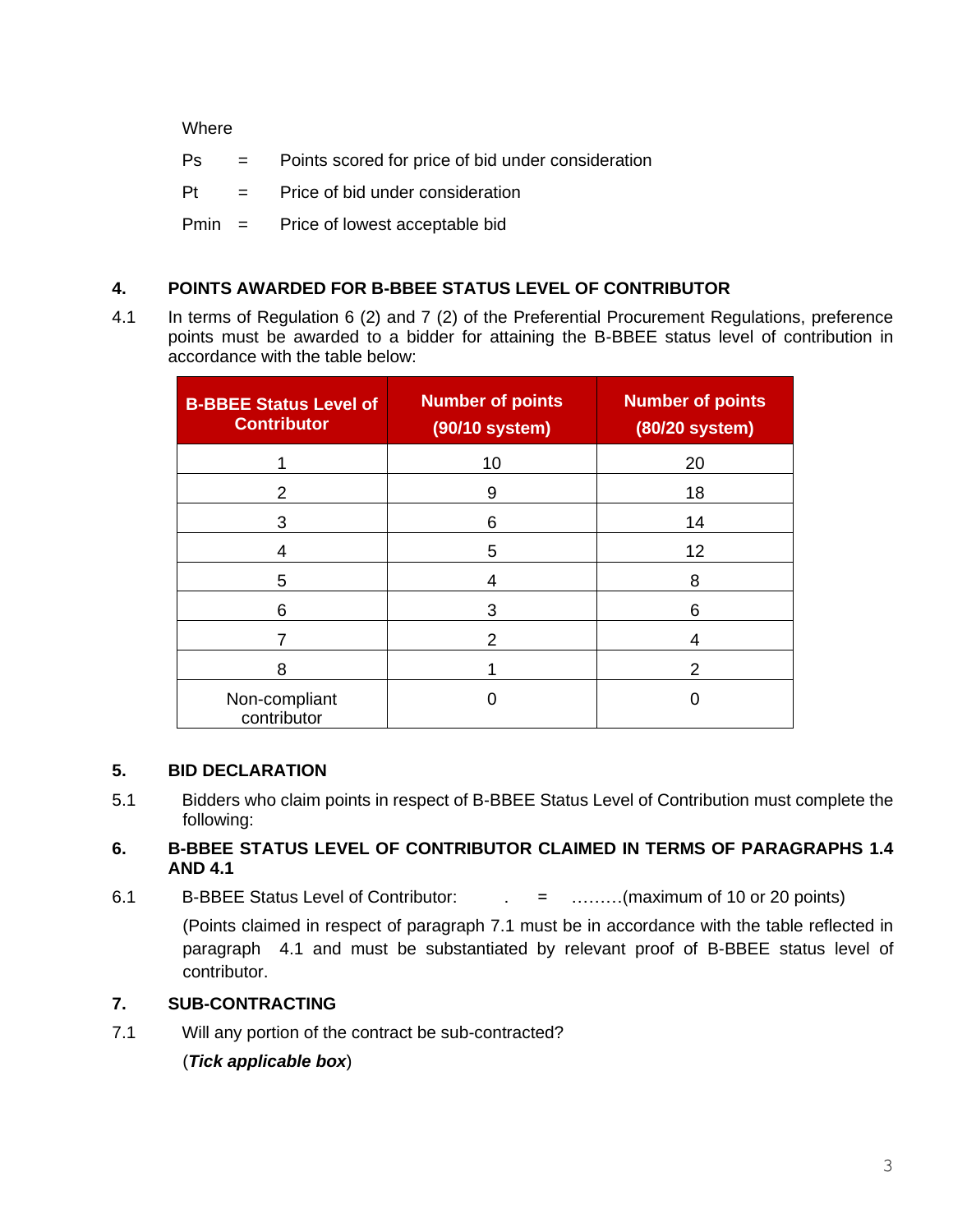| . –<br>$\overline{\phantom{a}}$ |  |  |
|---------------------------------|--|--|
|                                 |  |  |
|                                 |  |  |

- 7.1.1 If yes, indicate:
	- i) What percentage of the contract will be subcontracted............…………….…………%
	- ii) The name of the sub-contractor…………………………………………………………..
	- iii) The B-BBEE status level of the sub-contractor......................................……………..
	- iv) Whether the sub-contractor is an EME or QSE *(Tick applicable box*)

| ۰5 |  |  |
|----|--|--|
|    |  |  |

v) Specify, by ticking the appropriate box, if subcontracting with an enterprise in terms of Preferential Procurement Regulations,2017:

| Designated Group: An EME or QSE which is at last 51% owned by:    |   | QSE |
|-------------------------------------------------------------------|---|-----|
|                                                                   | ν | ν   |
| <b>Black people</b>                                               |   |     |
| Black people who are youth                                        |   |     |
| Black people who are women                                        |   |     |
| Black people with disabilities                                    |   |     |
| Black people living in rural or underdeveloped areas or townships |   |     |
| Cooperative owned by black people                                 |   |     |
| Black people who are military veterans                            |   |     |
| <b>OR</b>                                                         |   |     |
| Any EME                                                           |   |     |
| Any QSE                                                           |   |     |

#### 8. **DECLARATION WITH REGARD TO COMPANY/FIRM**

- 8.1 Name of company/firm:……………………………………………………………………………. 8.2 VAT registration number:……………………………………….………………………………… 8.3 Company registration number:…………….……………………….……………………………. 8.4 TYPE OF COMPANY/ FIRM D Partnership/Joint Venture / Consortium
	- □ One person business/sole propriety
	- **Close corporation**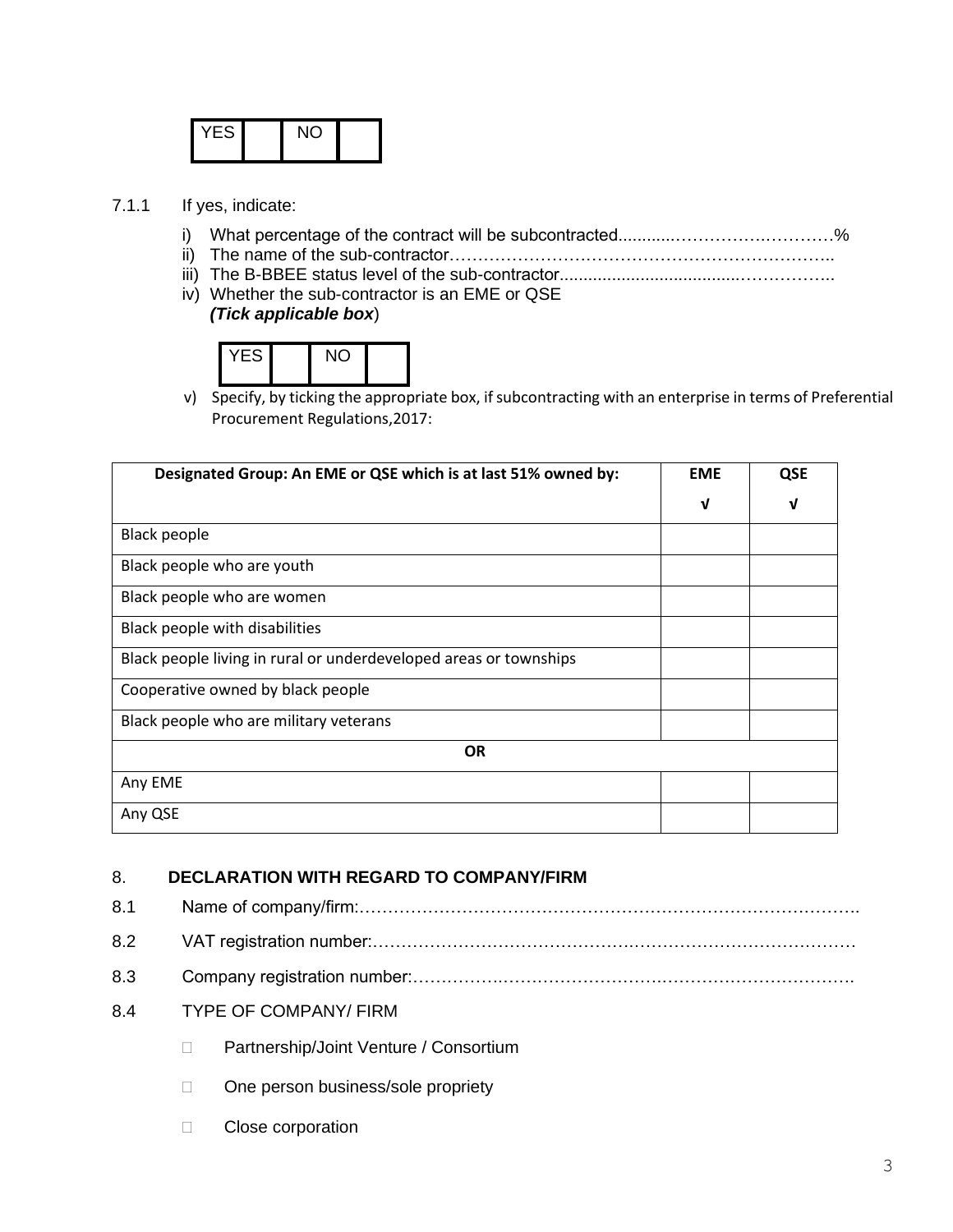- D Company
- (Pty) Limited

[TICK APPLICABLE BOX]

#### 8.5 DESCRIBE PRINCIPAL BUSINESS ACTIVITIES

…………………………………………………………………………………………………………… …………………………………………………………………………………………………………… …………………………………………………………………………………………………………… …………………………………………………………………………………..

#### 8.6 COMPANY CLASSIFICATION

- Manufacturer
- **Supplier**
- □ Professional service provider
- $\Box$  Other service providers, e.g. transporter, etc.

[*TICK APPLICABLE BOX*]

#### 8.7 **MUNICIPAL INFORMATION**

**Municipality where business is situated: ….………………………………………………. Registered Account Number: …………………………. Stand Number**:……………………………………………….

- 8.8 Total number of years the company/firm has been in business:……………………………
- 8.9 I/we, the undersigned, who is / are duly authorised to do so on behalf of the company/firm, certify that the points claimed, based on the B-BBE status level of contributor indicated in paragraphs 1.4 and 6.1 of the foregoing certificate, qualifies the company/ firm for the preference(s) shown and I / we acknowledge that:
	- i) The information furnished is true and correct;
	- ii) The preference points claimed are in accordance with the General Conditions as indicated in paragraph 1 of this form;
	- iii) In the event of a contract being awarded as a result of points claimed as shown in paragraphs 1.4 and 6.1, the contractor may be required to furnish documentary proof to the satisfaction of the purchaser that the claims are correct;
	- iv) If the B-BBEE status level of contributor has been claimed or obtained on a fraudulent basis or any of the conditions of contract have not been fulfilled, the purchaser may, in addition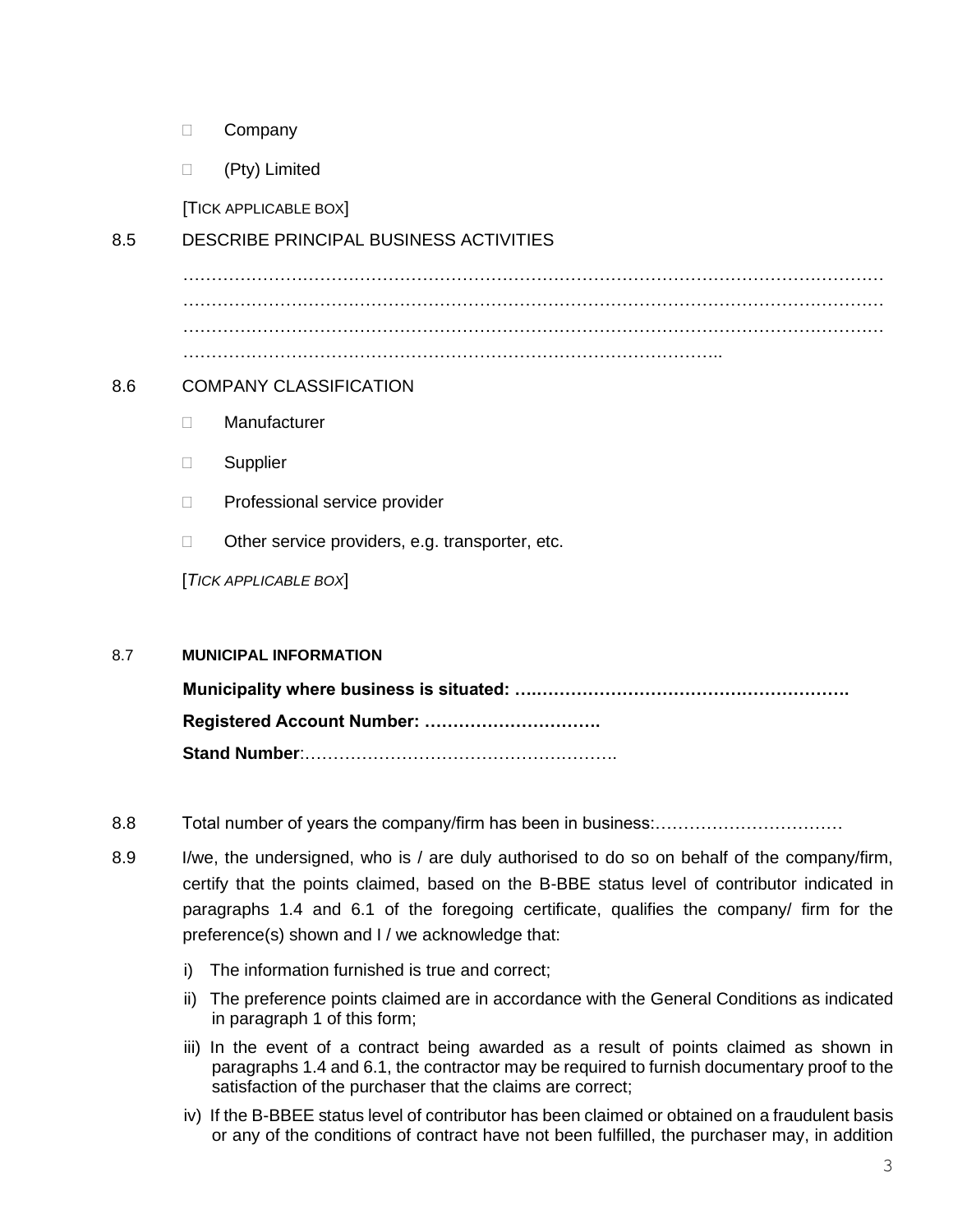to any other remedy it may have –

- (a) disqualify the person from the bidding process;
- (b) recover costs, losses or damages it has incurred or suffered as a result of that person's conduct;
- (c) cancel the contract and claim any damages which it has suffered as a result of having to make less favourable arrangements due to such cancellation;
- (d) recommend that the bidder or contractor, its shareholders and directors, or only the shareholders and directors who acted on a fraudulent basis, be restricted by the National Treasury from obtaining business from any organ of state for a period not exceeding 10 years, after the *audi alteram partem* (hear the other side) rule has been applied; and
- (e) forward the matter for criminal prosecution.

| <b>WITNESSES</b> |                            |
|------------------|----------------------------|
|                  |                            |
| .                | SIGNATURE(S) OF BIDDERS(S) |
| ົ<br>.           |                            |
|                  | DATE:                      |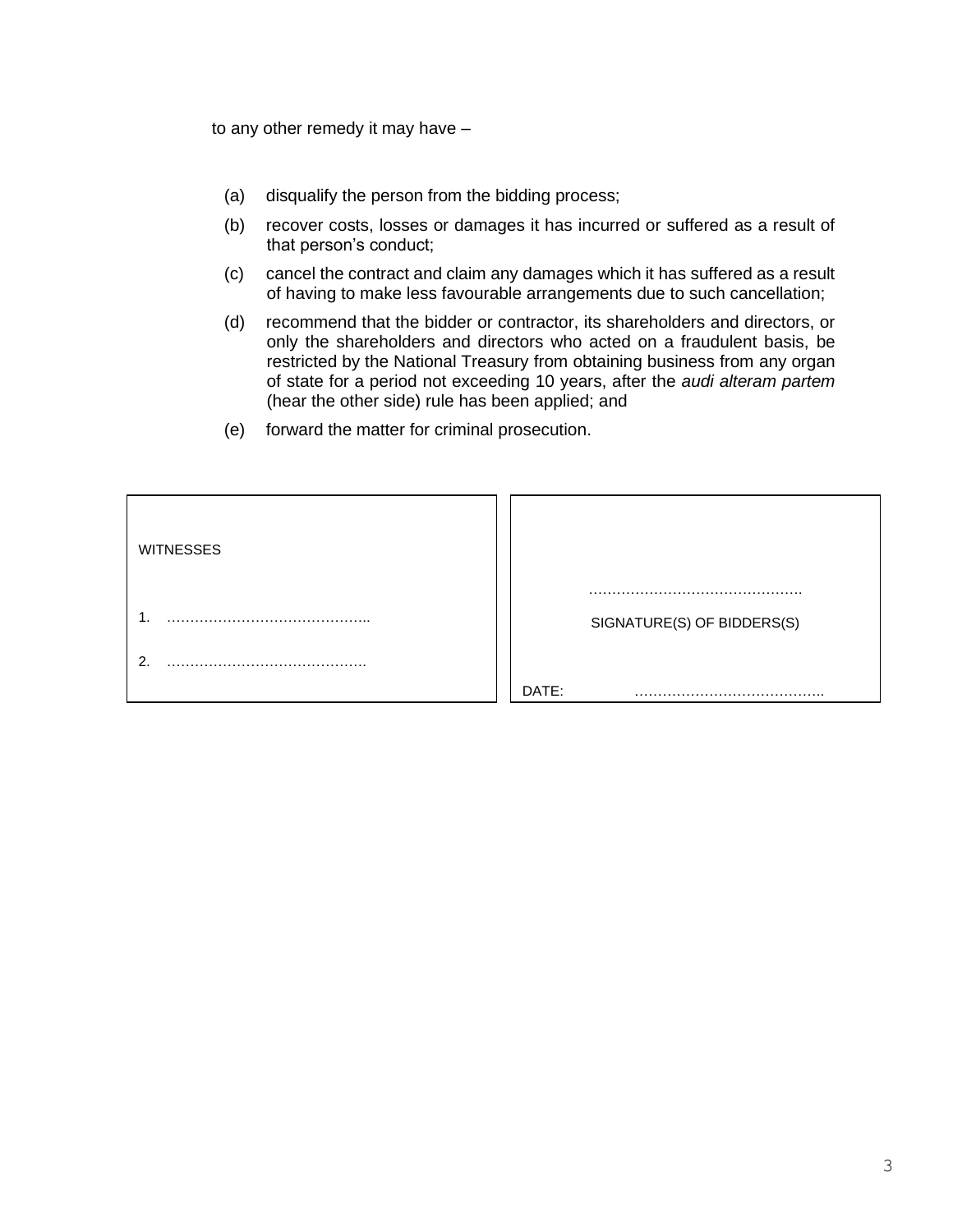

#### **GA-SEGONYANA MUNICIPALITY**

# CONTRACT FORM - PURCHASE OF GOODS/WORKS

**THIS FORM MUST BE FILLED IN DUPLICATE BY BOTH THE SUCCESSFUL BIDDER (PART 1) AND THE PURCHASER (PART 2). BOTH FORMS MUST BE SIGNED IN THE ORIGINAL SO THAT THE SUCCESSFUL BIDDER AND THE PURCHASER WOULD BE IN POSSESSION OF ORIGINALLY SIGNED CONTRACTS FOR THEIR RESPECTIVE RECORDS.**

### PART 1 (TO BE FILLED IN BY THE BIDDER)

- 1. I hereby undertake to supply all or any of the goods and/or works described in the attached bidding documents to (name of institution)………..…………………………. in accordance with the requirements and specifications stipulated in bid number......................... at the price/s quoted. My offer/s remain binding upon me and open for acceptance by the purchaser during the validity period indicated and calculated from the closing time of bid.
- 2. The following documents shall be deemed to form and be read and construed as part of this agreement:
	- (i) Bidding documents, *viz*
		- *-* Invitation to bid
		- *-* Tax clearance certificate
		- *-* Pricing schedule(s)
		- *-* Technical Specification(s)
		- *-* Preference claims in terms of the Preferential Procurement Regulations 2001
		- *-* Declaration of interest
		- *-* Special Conditions of Contract;
	- (ii) General Conditions of Contract; and
	- (iii) Other (specify)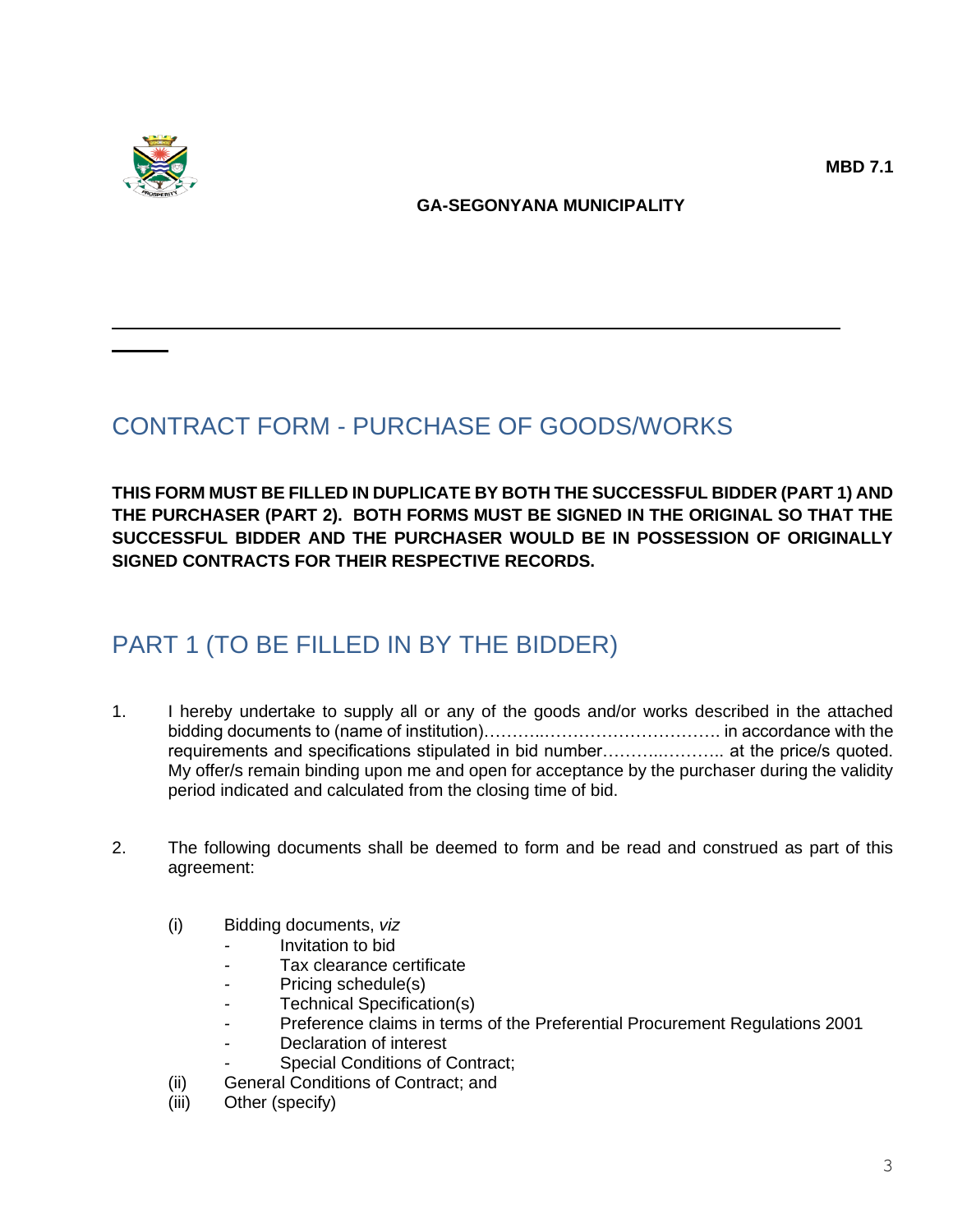- 3. I confirm that I have satisfied myself as to the correctness and validity of my bid; that the price(s) and rate(s) quoted cover all the goods and/or works specified in the bidding documents; that the price(s) and rate(s) cover all my obligations and I accept that any mistakes regarding price(s) and rate(s) and calculations will be at my own risk.
- 4. I accept full responsibility for the proper execution and fulfilment of all obligations and conditions devolving on me under this agreement as the principal liable for the due fulfillment of this contract.
- 5. I declare that I have no participation in any collusive practices with any bidder or any other person regarding this or any other bid.
- 6. I confirm that I am duly authorised to sign this contract.

| NAME (PRINT)        |                  |
|---------------------|------------------|
|                     | <b>WITNESSES</b> |
| <b>CAPACITY</b>     | 1                |
| <b>SIGNATURE</b>    |                  |
| <b>NAME OF FIRM</b> |                  |
| <b>DATE</b>         |                  |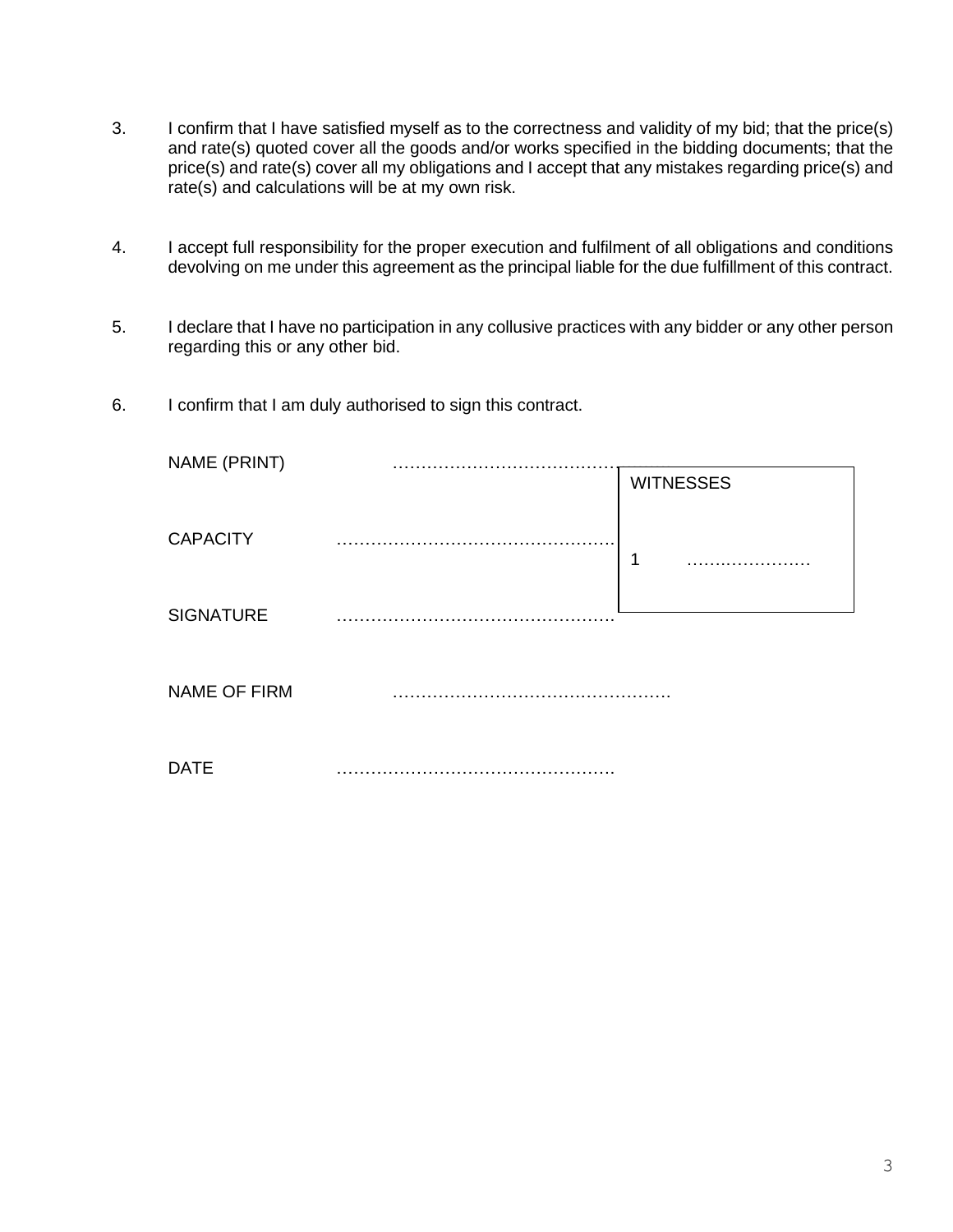### **CONTRACT FORM - PURCHASE OF GOODS/WORKS**

## PART 2 (TO BE FILLED IN BY THE PURCHASER)

- 1. I……………………………………………. in my capacity as…………………………………………………...….. accept your bid under reference number ………………dated………………………for the supply of goods/works indicated hereunder and/or further specified in the annexure(s).
- 2. An official order indicating delivery instructions is forthcoming.
- 3. I undertake to make payment for the goods/works delivered in accordance with the terms and conditions of the contract, within 30 (thirty) days after receipt of an invoice accompanied by the delivery note.

| <b>ITEM</b><br>NO. | (VAT<br><b>PRICE</b><br>INCL) | <b>BRAND</b> | <b>DELIVERY</b><br><b>PERIOD</b> | <b>POINTS</b><br><b>CLAIMED</b><br><b>FOR HDI'S</b> | <b>POINTS</b><br><b>CLAIMED</b><br><b>FOR RDP</b><br><b>GOALS</b> |
|--------------------|-------------------------------|--------------|----------------------------------|-----------------------------------------------------|-------------------------------------------------------------------|
|                    |                               |              |                                  |                                                     |                                                                   |

4. I confirm that I am duly authorized to sign this contract.

SIGNED AT ………………………………………ON………………………………..

NAME (PRINT) …………………………………….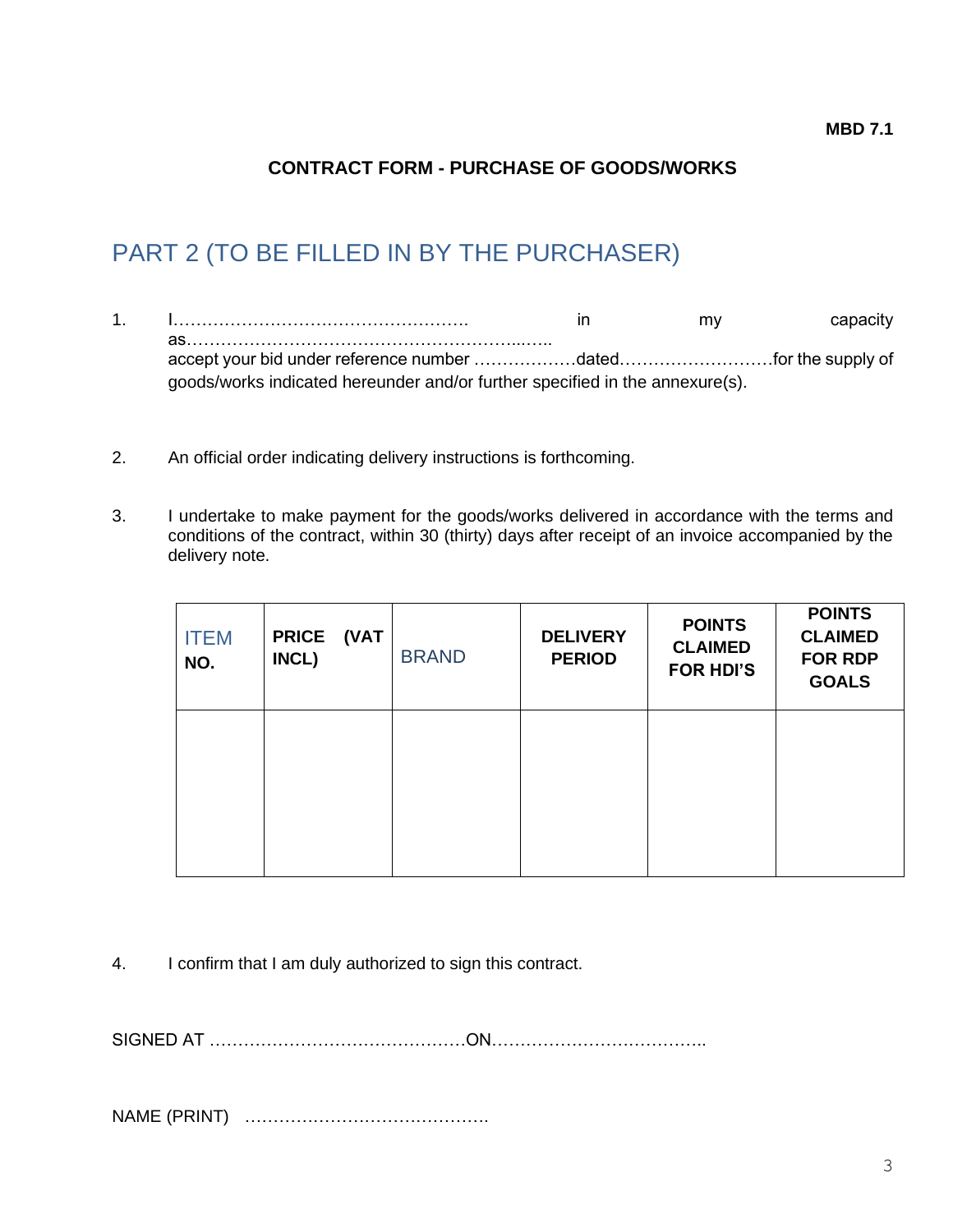SIGNATURE …………………………………….

OFFICIAL STAMP

| МĄ |  |  |  |
|----|--|--|--|
|    |  |  |  |
|    |  |  |  |

| <b>WITNESSES</b> |
|------------------|
|                  |

 $2.2.1\pm0.01$  m and  $2.1\pm0.01$  m and  $2.1\pm0.01$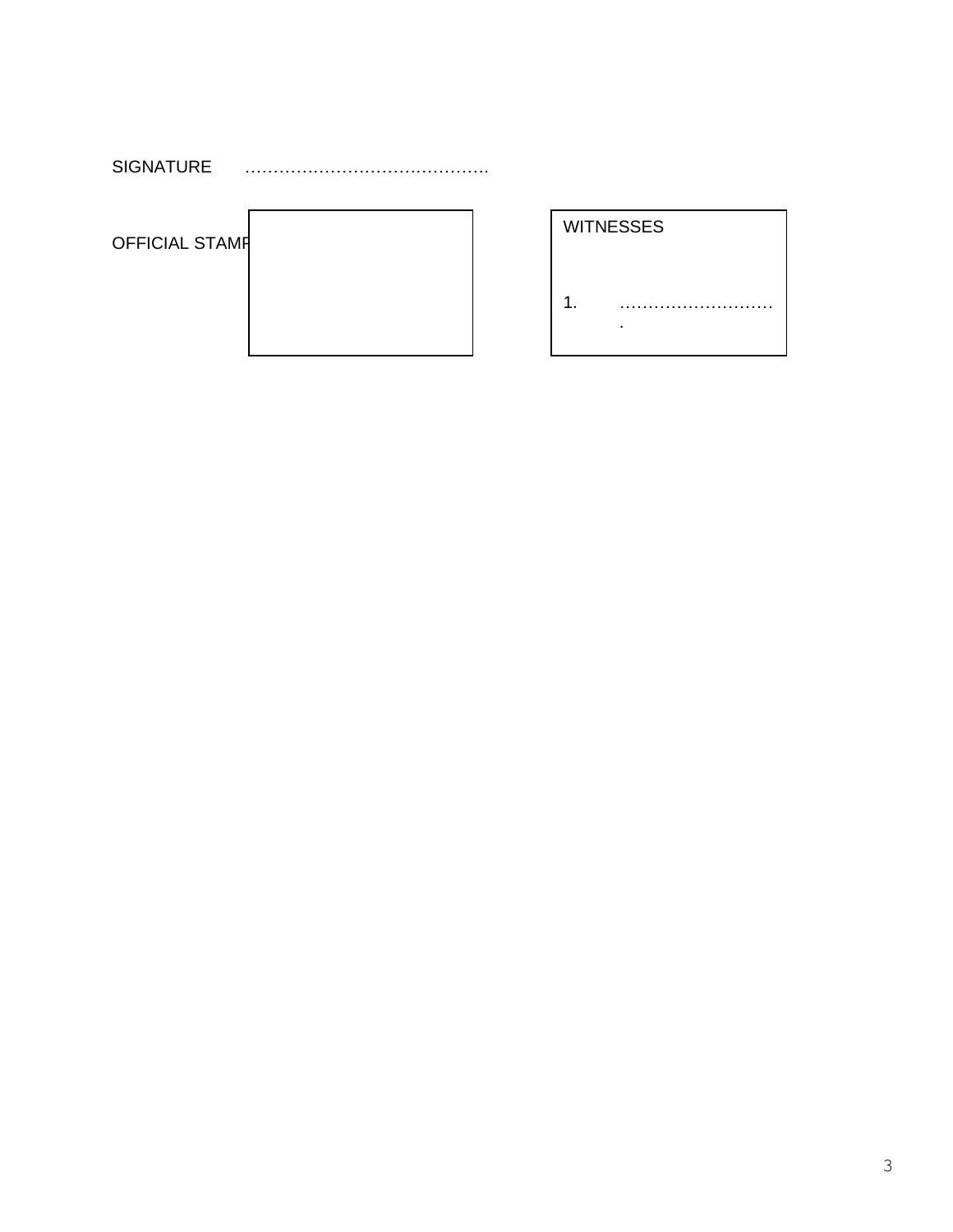

Ga-Segonyana Municipality

MBD 8



### DECLARATION OF BIDDER'S PAST SUPPLY CHAIN MANAGEMENT PRACTICES

- 1 This Municipal Bidding Document must form part of all bids invited.
- 2 It serves as a declaration to be used by municipalities and municipal entities in ensuring that when goods and services are being procured, all reasonable steps are taken to combat the abuse of the supply chain management system.
- 3 The bid of any bidder may be rejected if that bidder, or any of its directors have:
	- a. abused the municipality's / municipal entity's supply chain management system or committed any improper conduct in relation to such system;
	- b. been convicted for fraud or corruption during the past five years;
	- c. willfully neglected, reneged on or failed to comply with any government, municipal or other public sector contract during the past five years; or
	- d. been listed in the Register for Tender Defaulters in terms of section 29 of the Prevention and Combating of Corrupt Activities Act (No 12 of 2004).

#### **4 In order to give effect to the above, the following questionnaire must be completed and submitted with the bid.**

| Item  | Question                                                                                                                                                                               | <b>Yes</b> | No |
|-------|----------------------------------------------------------------------------------------------------------------------------------------------------------------------------------------|------------|----|
| 4.1   | Is the bidder or any of its directors listed on the National Treasury's database as a company or                                                                                       | Yes        | No |
|       | person prohibited from doing business with the public sector?                                                                                                                          |            |    |
|       | (Companies or persons who are listed on this database were informed in writing of this restriction by<br>the National Treasury after the <i>audi alteram partem</i> rule was applied). |            |    |
| 4.1.1 | If so, furnish particulars:                                                                                                                                                            |            |    |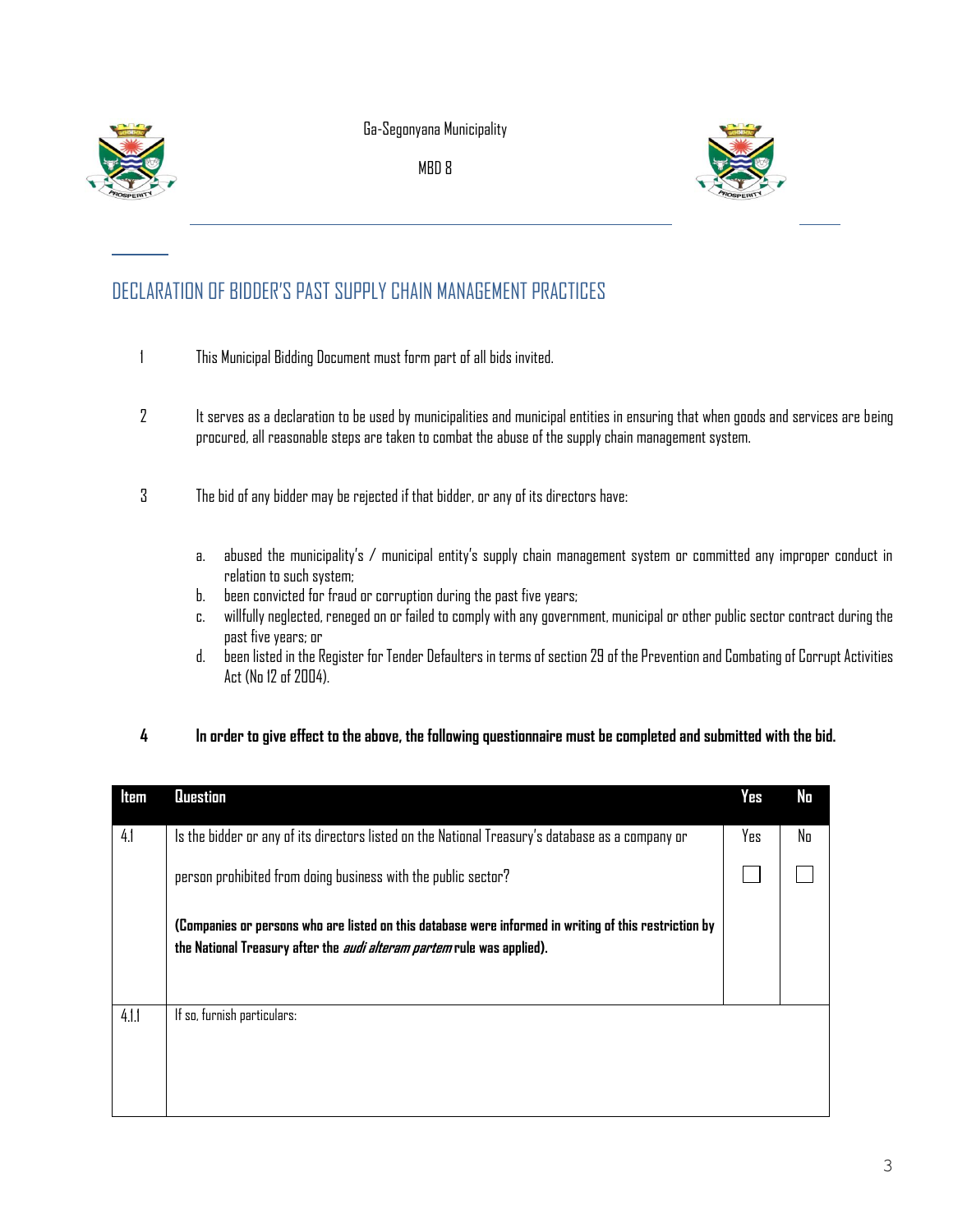| 4.2   | Is the bidder or any of its directors listed on the Register for Tender Defaulters in terms of section 29 of the<br>Prevention and Combating of Corrupt Activities Act (No 12 of 2004)?                                                                | Yes        | No |
|-------|--------------------------------------------------------------------------------------------------------------------------------------------------------------------------------------------------------------------------------------------------------|------------|----|
|       | (To access this Register enter the National Treasury's website, www.treasury.gov.za, click on the icon<br>"Register for Tender Defaulters" or submit your written request for a hard copy of the Register to<br>facsimile number (012) 3265445).       |            |    |
| 4.2.1 | If so, furnish particulars:                                                                                                                                                                                                                            |            |    |
| 4.3   | Was the bidder or any of its directors convicted by a court of law (including a court of law outside the<br>Republic of South Africa) for fraud or corruption during the past five years?                                                              | Yes        | No |
| 4.3.1 | If so, furnish particulars:                                                                                                                                                                                                                            |            |    |
| ltem  | Question                                                                                                                                                                                                                                               | <b>Yes</b> | No |
| 4.4   | Does the bidder or any of its directors owe any municipal rates and taxes or municipal charges to the<br>municipality $\ell$ municipal entity, or to any other municipality $\ell$ municipal entity, that is in arrears for more<br>than three months? | Yes        | No |
|       |                                                                                                                                                                                                                                                        |            |    |
| 4.4.1 | If so, furnish particulars:                                                                                                                                                                                                                            |            |    |
| 4.5   | Was any contract between the bidder and the municipality $\sqrt{ }$ municipal entity or any other organ of state<br>terminated during the past five years on account of failure to perform on or comply with the contract?                             | Yes        | No |
|       |                                                                                                                                                                                                                                                        |            |    |
| 4.7.1 | If so, furnish particulars:                                                                                                                                                                                                                            |            |    |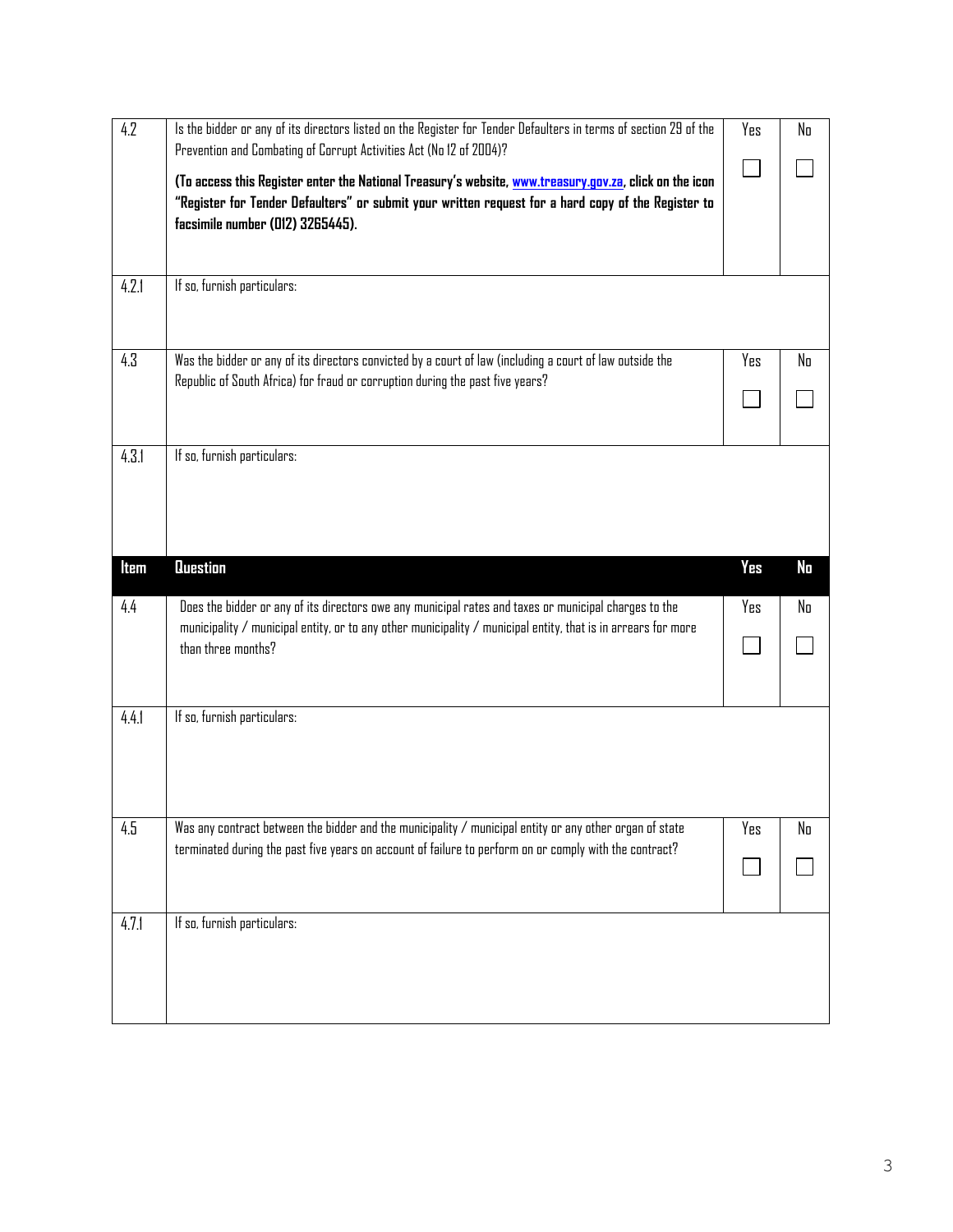#### **CERTIFICATION**

**I, THE UNDERSIGNED (FULL NAME): …………..……………………………..………………………...................................................... CERTIFY THAT THE INFORMATION FURNISHED ON THIS DECLARATION FORM TRUE AND CORRECT.**

**I ACCEPT THAT, IN ADDITION TO CANCELLATION OF A CONTRACT, ACTION MAY BE TAKEN AGAINST ME SHOULD THIS DECLARATION PROVE TO BE FALSE.**

**Signature Date**

**………………………………………... ………………………….............................................**

**………………………………………. …………………………..................................................**

**Position Name of Bidder**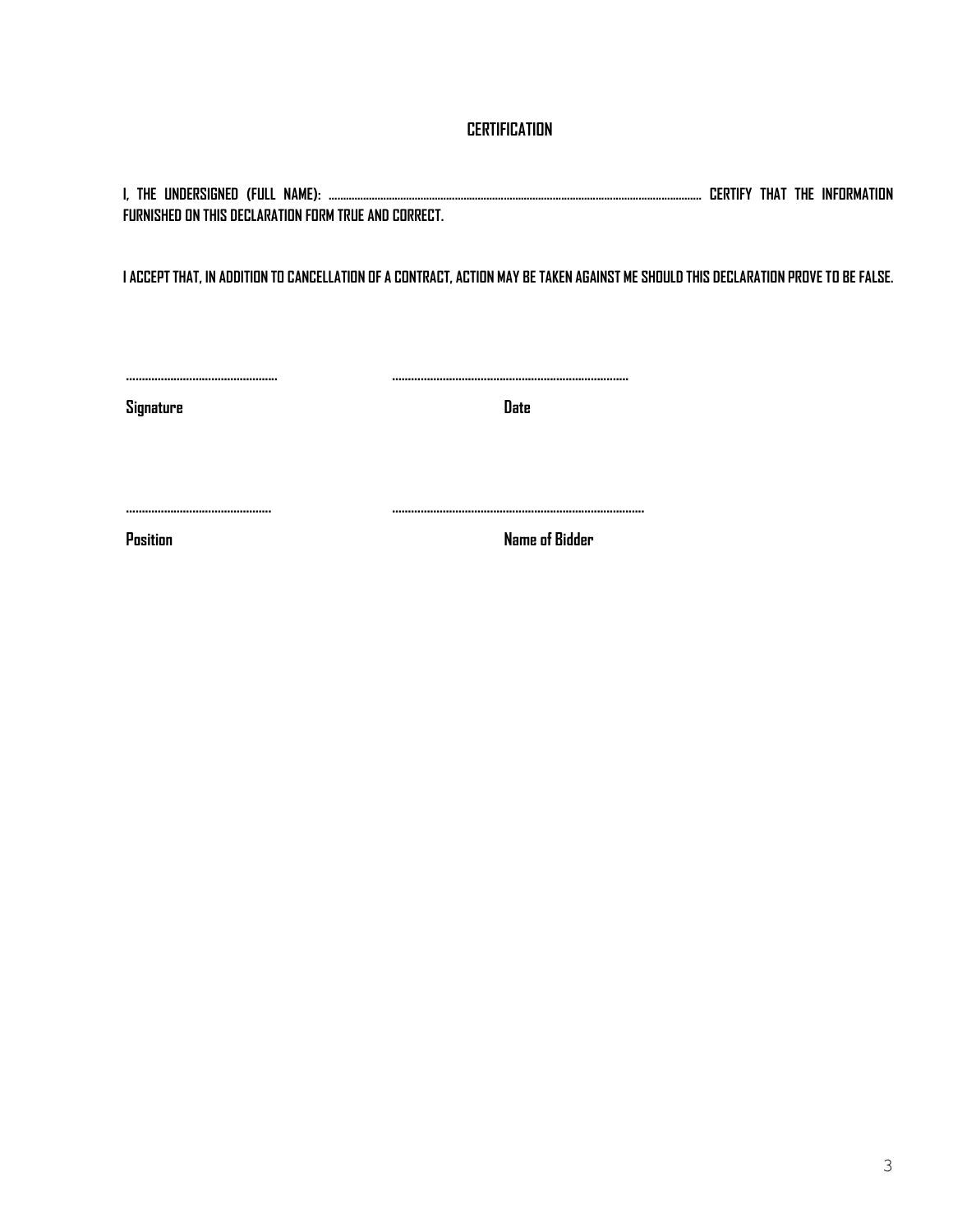

#### A. **GENERAL CONDITIONS OF THE BID**



#### **1) Municipality/Council**

Unless specifically indicated otherwise, municipality/council means the **Ga-Segonyana Local Municipality**.

#### 2) **BIDS**

Bids must be submitted on the enclosed Bid Document. Bids will not be considered if Bid Documents are not properly completed and signed.

#### 3) **Period of validity**

Bids shall be valid for a period of **SIXTY (60) days** from the date of the closure of Bids. Council reserves the right to accept any Bid or portion of Bid within the above period.

#### 4) **Telegraphic/electronic Bids**

Bids received by telegram, telex, or facsimile will **NOT** be considered.

#### 5) **Bids Received Late**

Bids received after the closing time and date will **NOT** be considered.

#### 6) **Withdrawal of Bids**

It is an express condition that **No Bid Submitted Shall Be Withdrawn**. Signing of the Bid form creates a binding and non-retractable offer that may not be unilaterally withdrawn.

#### 7) **Acceptance or Non-Acceptance of Bids**

Council is not bound to accept the lowest Bid, the only Bid, or any Bid; Council reserves the right to accept any Bid or portion of any Bid. In the instance of non-acceptance of Bids, it is not necessary for Council to give reasons.

#### 8) **DELIVERY DATE**

**Delivery (period and place)** Bidders will confirm delivery of Tendered items on the Bid form, at the place indicated. The place of delivery shall be the office of the Ga-Segonyana Municipality at: Cnr Voortrekker and School Street Municipal Building **KURUMAN** 8460

#### 9) **Execution**

The Bidder hereby undertakes to take the necessary steps to ensure the execution of the Bid, upon the written notification of the acceptance of the Bid. If the Bidder fails to comply with the conditions of the Bid, Council is hereby authorised to cancel the contract after four weeks of written notification and Council will not be liable for any costs/expenses incurred by the Bidder. The afore-mentioned cancellation will be without jeopardising any of the rights of the municipality, or the right of the municipality to damages.

#### 10) **Warranty**

All items that are found defective or not correct within one year of the date of delivery, will be replaced, repaired or corrected by the Bidder at his/her own costs, to the satisfaction of Council.

#### **11) Material**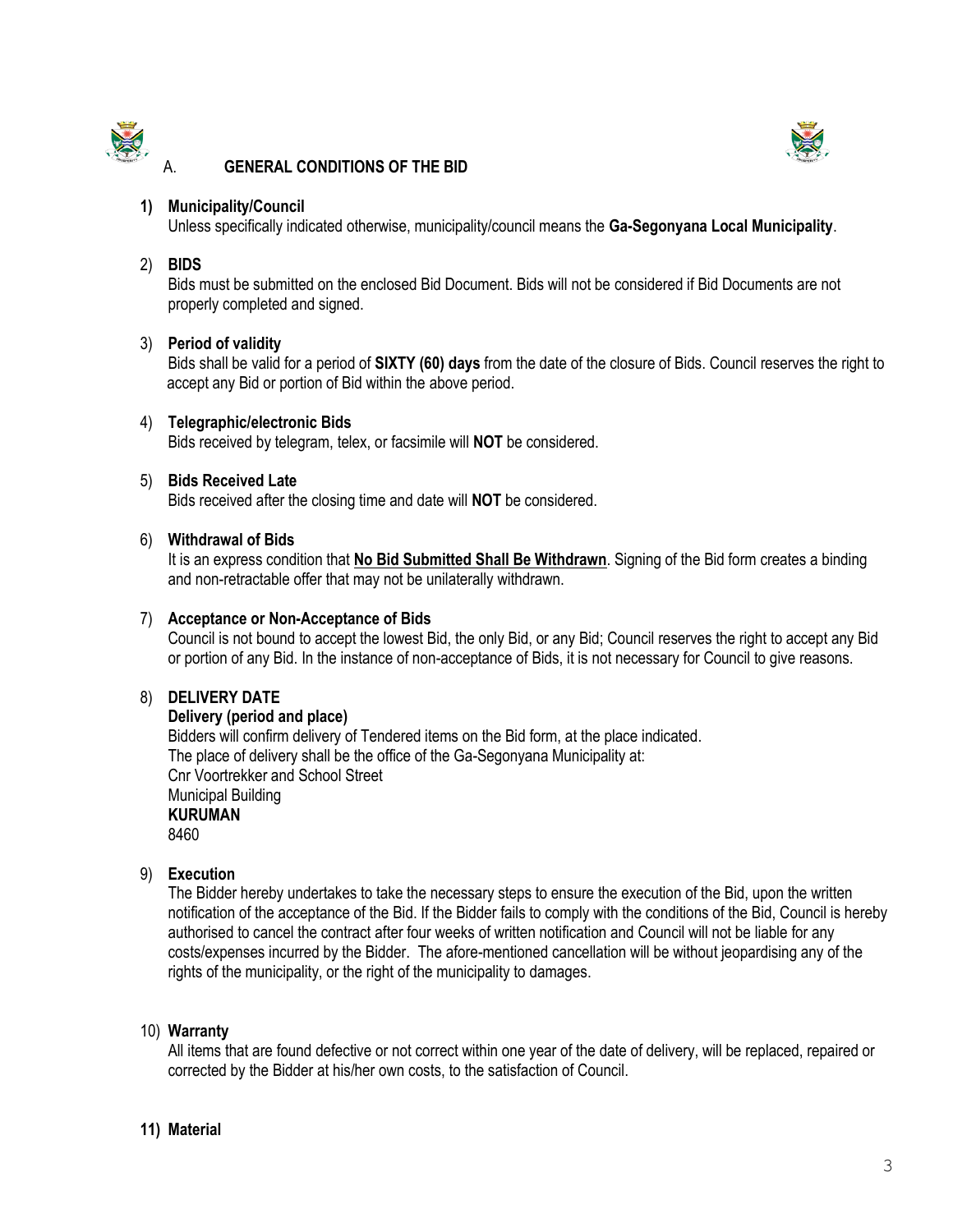

All the material to be used must conform to the Specifications.



#### 12) **Exemption**

The successful Bidder exempts Council from any steps, action, claims and losses that might originate from this contract.

#### **13) Compliance to legislation**

The successful Bidder undertakes to comply with all legislation, ordinances, regulations or any stipulation applicable to this contract.

#### 14) **Price increases**

The price will be fixed for the period indicated in three (3) above, unless specifically indicated otherwise by the Bidder.

#### 15) **Sub-Contractors**

Council will not deal with any sub-contractors. The original contractor will be held accountable in all instances.

#### 16) **Bid form**

A Bid will **NOT** be considered if the Bid form is not signed and completed properly. Clause 18 of this document is also applicable in this regard.

#### 17) **Validity of contract**

This Bid document is deemed to be a binding contract within the Republic of South Africa and is subject to the legislation of the land and the jurisdiction of its courts. The contract will commence only upon the provision of a contract by the Ga-Segonyana Municipality to the successful Bidder.

#### 18) **Bid document**

No part of this Bid document may be loosened or separated. Bid documents that are not returned in full will not be considered.

#### 19) **Payments**

Payments will be done in a South African currency at the head office of the municipality, **Cnr Voortrekker and School Street, Municipal Building, Kuruman, 8460**, after the Tendered goods are received in a satisfactory condition and certified as such by the responsible official and upon receipt of an invoice. Payment does not imply that Council waives any of its rights in terms of this contract.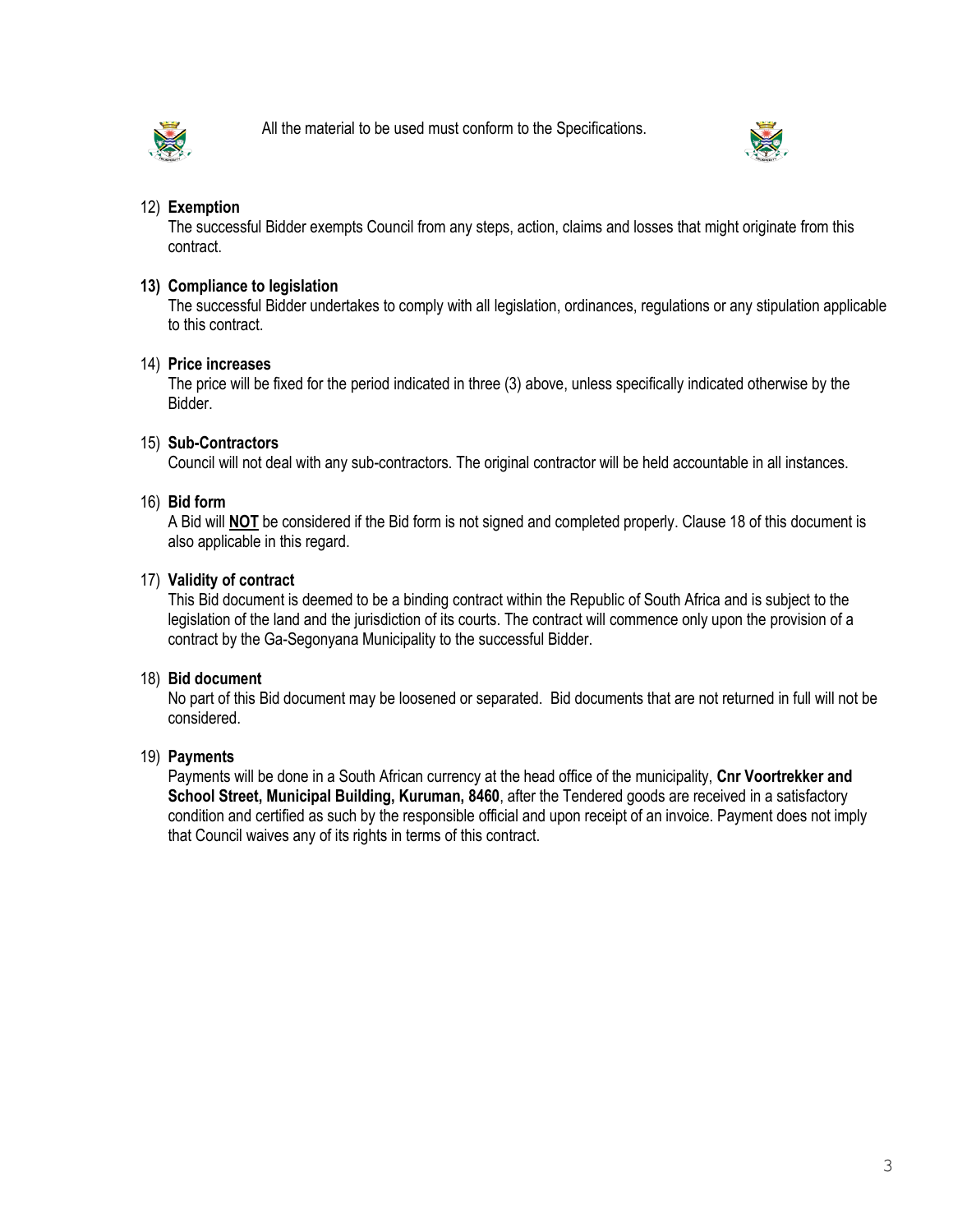



#### **SPECIFICATIONS:**

#### **A. SCOPE OF WORK**

**The bidder shall supply and deliver the following to the municipality:**

| Qty | Item / Specifications        |
|-----|------------------------------|
| 08  | Car (per month)              |
| 08  | Men's Health (per month)     |
| 32  | Move (08 per week)           |
| 08  | Women's Health (per month    |
| 01  | Baba & Kleuter (per month)   |
| 32  | Bona (08 per week)           |
| 16  | Huisgenoot (16 per week)     |
| 08  | Getaway (per month)          |
| 32  | Drum (08 per week)           |
| 08  | Garden & Home (per month)    |
| 08  | True Love (per month)        |
| 32  | Pregnancy (08 per week)      |
| 08  | Cosmopolitan (02 per week)   |
| 08  | You (per month)              |
| 32  | City Press (08 per week)     |
| 32  | Kathu Gazette (08 per week)  |
| 08  | Volksblad (02 per week)      |
| 400 | Kathu Gazette (100 per week) |

*Offloading shall be the responsibility of the service provider.* **To be delivered at:** Ga-Segonyana Local Municipality Cnr Voortrekker and School Street **Kuruman** 8460

#### **B. CONFIDENTIALITY**

- 1. The information contained in this document is of a confidential nature, and may only be used for purposes of responding to this bid request. This confidentially clause extends to Vendor partners and / or implementation agents, whom the Bidder may decide to involve in preparing a response to this bid request.
- 2 The prospective bidder shall take all such steps as may be reasonably necessary to prevent the Ga-Segonyana Municipality's confidential information from coming into the possession of unauthorised third parties. In protecting the proactive bidder's confidential information, the Municipality shall use the same degree of care, but no less than a reasonable degree of care, to prevent, the unauthorised use or disclosure of the confidential information as the prospective bidders uses to protect its own confidential information.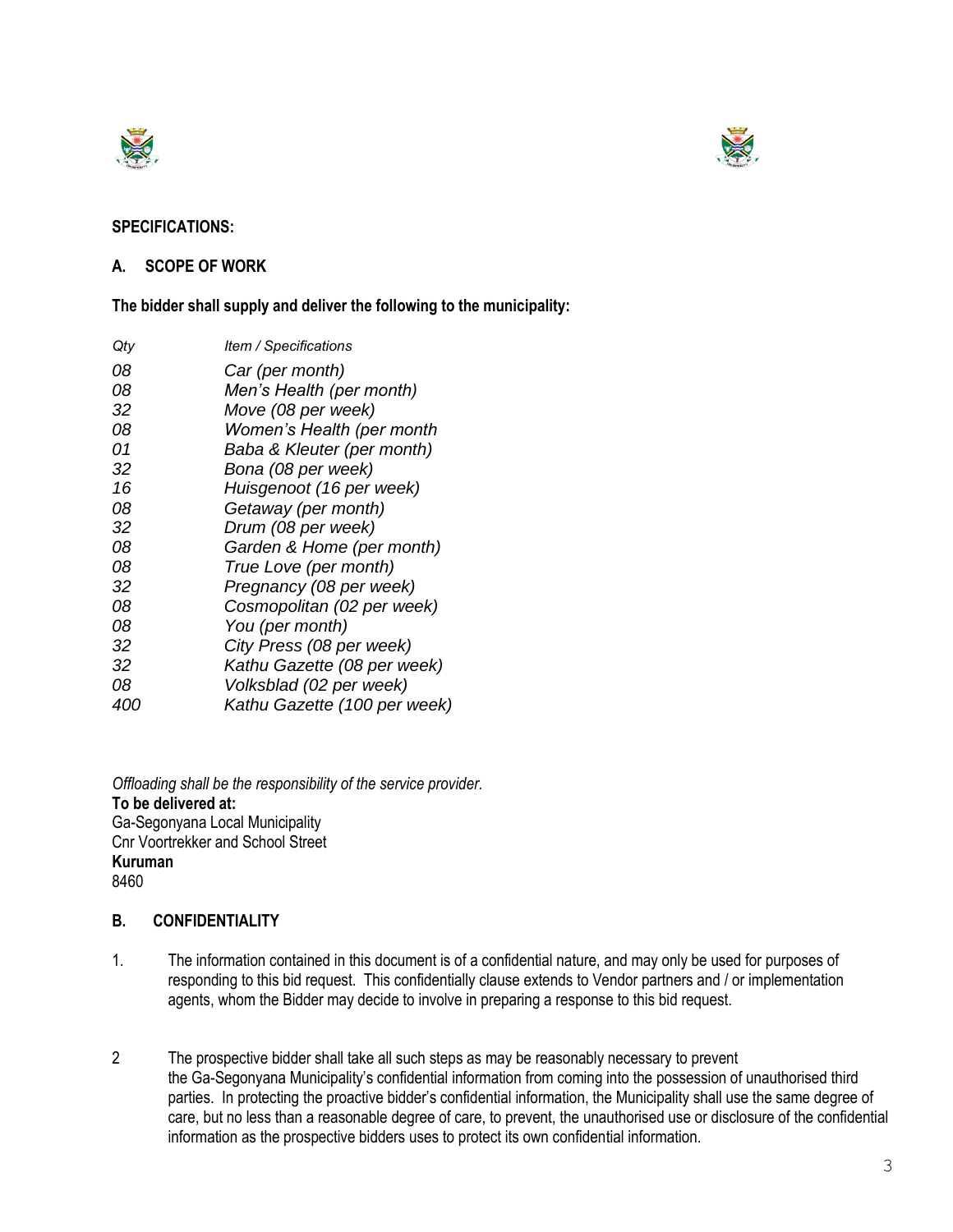#### **C. PREVIOUS EXPERIENCE**

Bidder will indicate previous experience of dealing in **supply of computers and related accessories** as requested by the municipality in the space provided at Bullet G below.

#### **D. COMPANY PROFILE AND CAPACITY**

Bidders are expected to provide an overview of their companies. The said overview must be in a form of a **company profile** which must indicate the capacity of the company to execute the job on hand.

#### **E. INTERVIEWS WITH BIDDERS**

The Municipality reserves the right to interview bidders before and / or bids are / or after bids are awarded in order to discuss methods and approaches.

#### **F. LIST OF RETURNABLE**

Kindly make sure the following documentation is attached:

- License relevant to the industry (if applicable)
- Safety requirements documentation relevant to the industry (if applicable)
- Tax Compliance Certificate (TCS with a pin) certificate
- Certified Copy of Identity Documents
- Joint Venture Agreement (If Bidder is a Joint Venture)
- CSD Registration Report

#### **G. WORKS PREVIOUSLY EXECUTED (RELATED TO THE INVITATION)**

- The following is a statement of major works successfully executed by myself/ my entity in recent years (**Related to Supplies).**
- Failure to detail the required information shall signify that the Bid is submitted by an inexperienced Bidder.

| <b>Employer</b> | <b>Contract Number</b> | <b>Contract Value</b> | <b>Contract Period</b> |
|-----------------|------------------------|-----------------------|------------------------|
|                 |                        |                       |                        |
|                 |                        |                       |                        |
|                 |                        |                       |                        |
|                 |                        |                       |                        |
|                 |                        |                       |                        |
|                 |                        |                       |                        |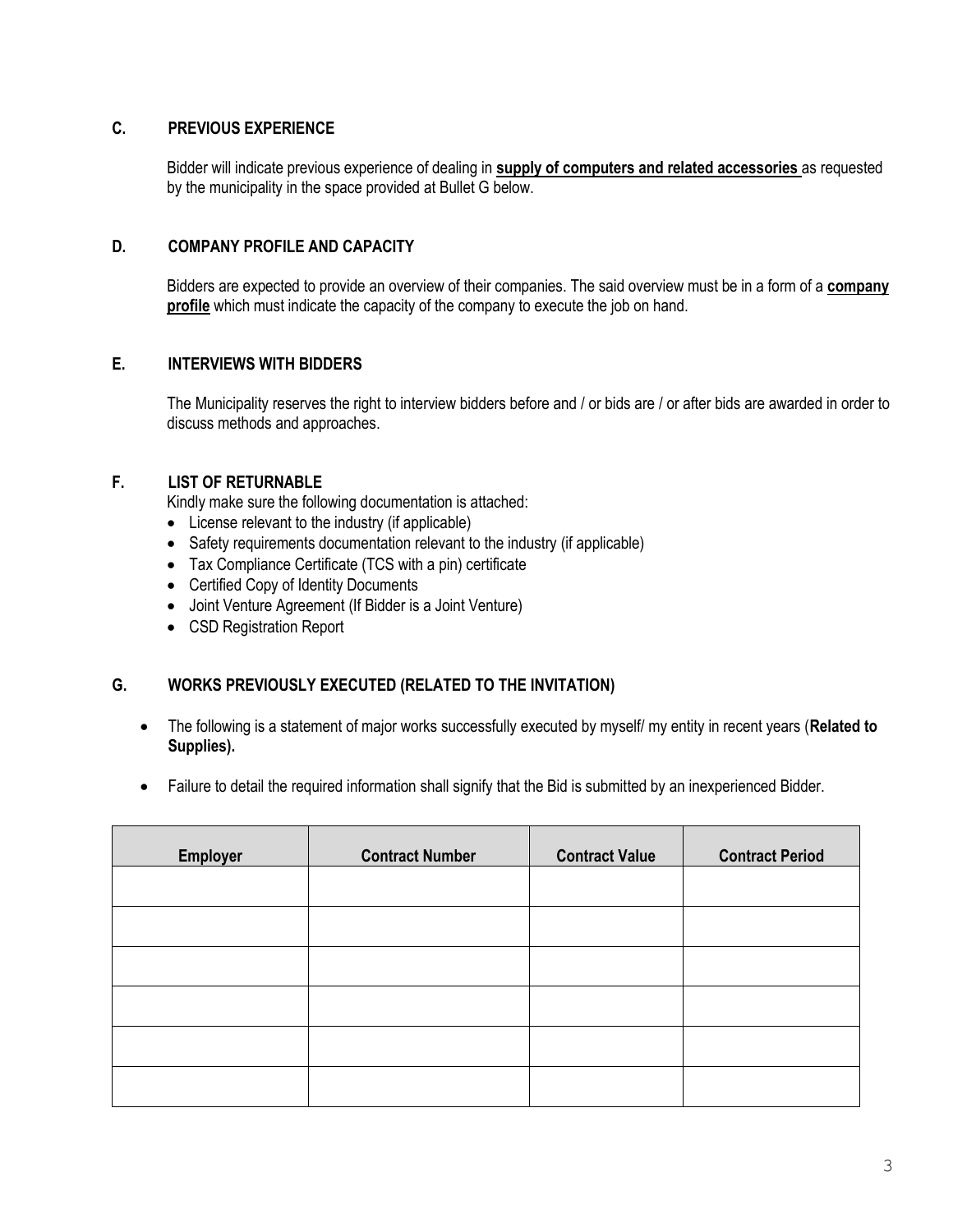### **H. CURRENT COMMITMENTS (RELATED SERVICES)**

| <b>Employer</b> | <b>Contract Number</b> | <b>Contract Value</b> | <b>Contract Period</b> |
|-----------------|------------------------|-----------------------|------------------------|
|                 |                        |                       |                        |
|                 |                        |                       |                        |
|                 |                        |                       |                        |
|                 |                        |                       |                        |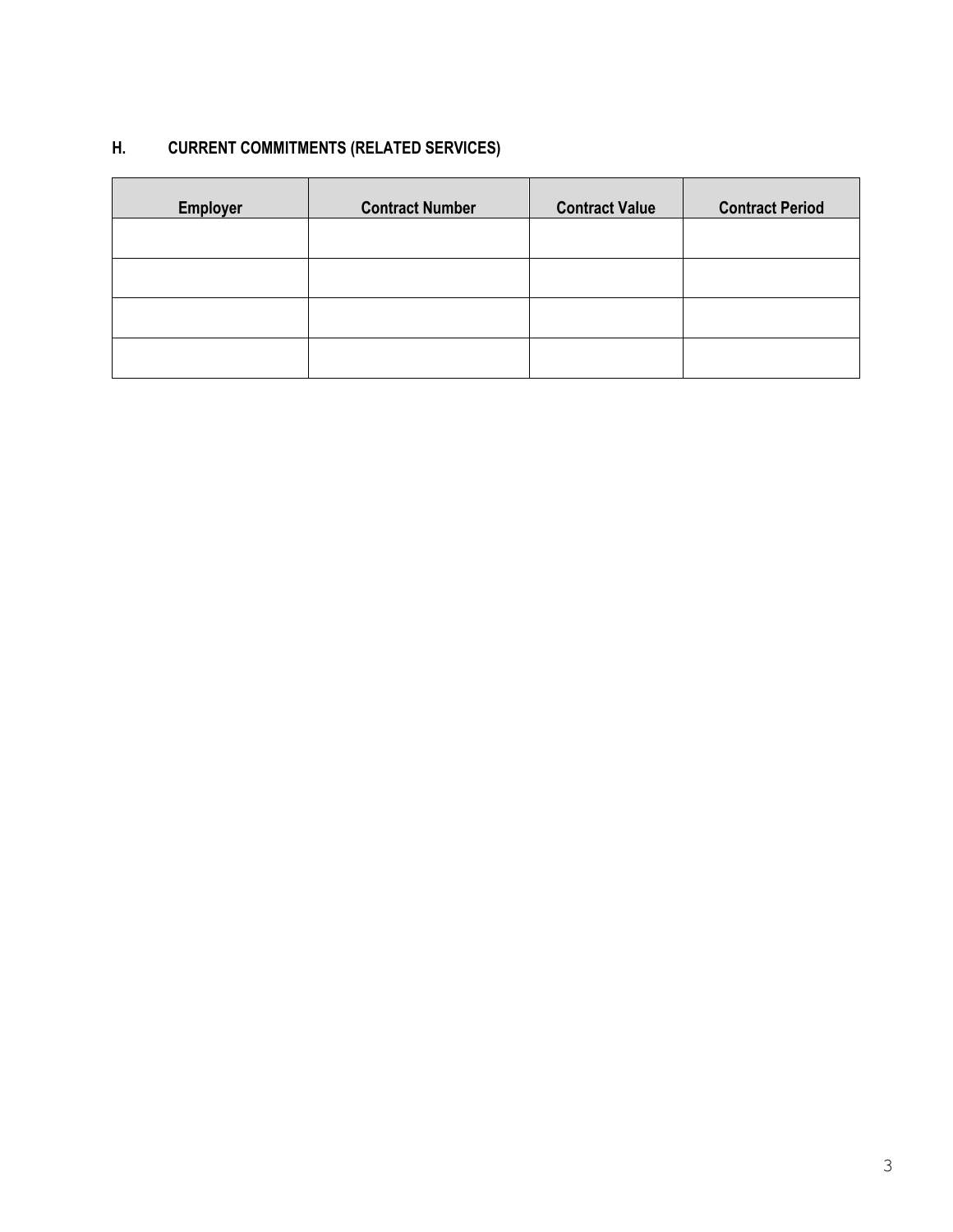



**Ga-Segonyana Municipality GAS: Q09/2021-22 Supply and Delivery of Library Magazines, Newspapers & Books**

#### **SPECIAL CONDITIONS:**

- **1. Employer**
	- The employer is **Ga-Segonyana Local Municipality**

#### **2. Address**

The Address of the employer is: Ga-Segonyana Local Municipality Cnr Voortrekker and School Street Private Bag X1522 Municipal Building **KURUMAN KURUMAN** 8460 8460 053 712 9300 (Tel) 053 712 3581 (Fax)

#### **3. Scope**

• Bids are hereby invited for the **Computers/ Laptops Supply. See specifications above.**

#### **4. Objective**

• To provide the municipality with the standard goods and services to enable the Municipality to carry out its mandate of Service Delivery.

#### **5. Transfer and Cession**

- The preferred bidder shall render the services himself and the use of subcontractors will **NOT** be allowed without prior written permission.
- The preferred bidder **SHALL NOT** cede, transfer, sell or alienate in any way the contract or any part thereof to any person or company without obtaining prior written permission thereto, provided the cessionary complies with the requirements of this contract.

#### **6. Breach and Termination**

• Should either party commit or breach the provisions of this contract or fail to remedy any breach(es) within **14 (fourteen) days** after the receipt of written complaint, the party that is not in default shall be entitled to cancel this contract per written notice delivered to the other party's domicillum citandi et executandi as per bid documents without prejudice to any other right which the non-defaulting party may have as a result of such breach.